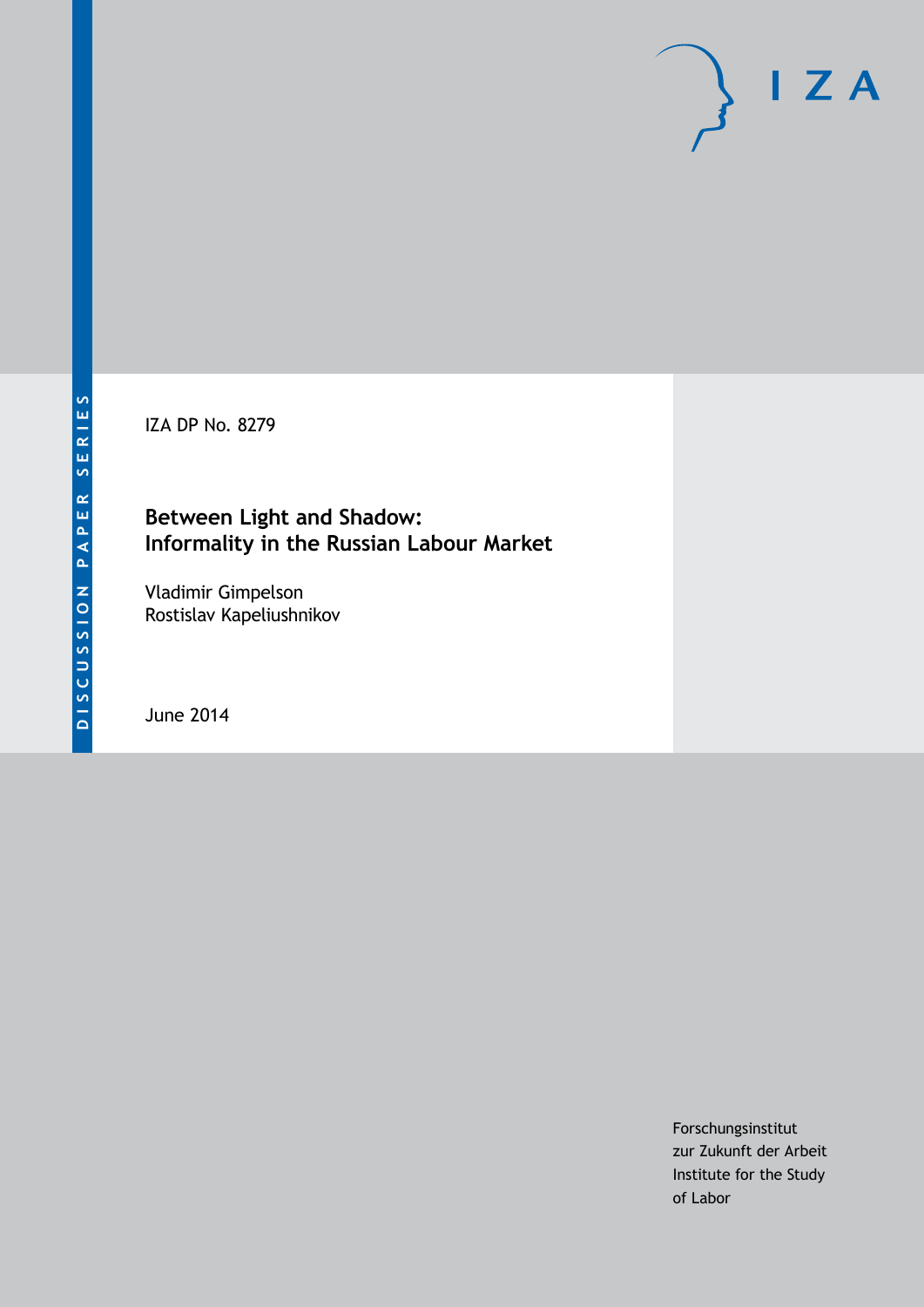# **Between Light and Shadow: Informality in the Russian Labour Market**

**Vladimir Gimpelson**

*HSE and IZA*

# **Rostislav Kapeliushnikov**

*HSE and IMEMO*

# Discussion Paper No. 8279 June 2014

IZA

P.O. Box 7240 53072 Bonn **Germany** 

Phone: +49-228-3894-0 Fax: +49-228-3894-180 E-mail: [iza@iza.org](mailto:iza@iza.org)

Any opinions expressed here are those of the author(s) and not those of IZA. Research published in this series may include views on policy, but the institute itself takes no institutional policy positions. The IZA research network is committed to the IZA Guiding Principles of Research Integrity.

The Institute for the Study of Labor (IZA) in Bonn is a local and virtual international research center and a place of communication between science, politics and business. IZA is an independent nonprofit organization supported by Deutsche Post Foundation. The center is associated with the University of Bonn and offers a stimulating research environment through its international network, workshops and conferences, data service, project support, research visits and doctoral program. IZA engages in (i) original and internationally competitive research in all fields of labor economics, (ii) development of policy concepts, and (iii) dissemination of research results and concepts to the interested public.

IZA Discussion Papers often represent preliminary work and are circulated to encourage discussion. Citation of such a paper should account for its provisional character. A revised version may be available directly from the author.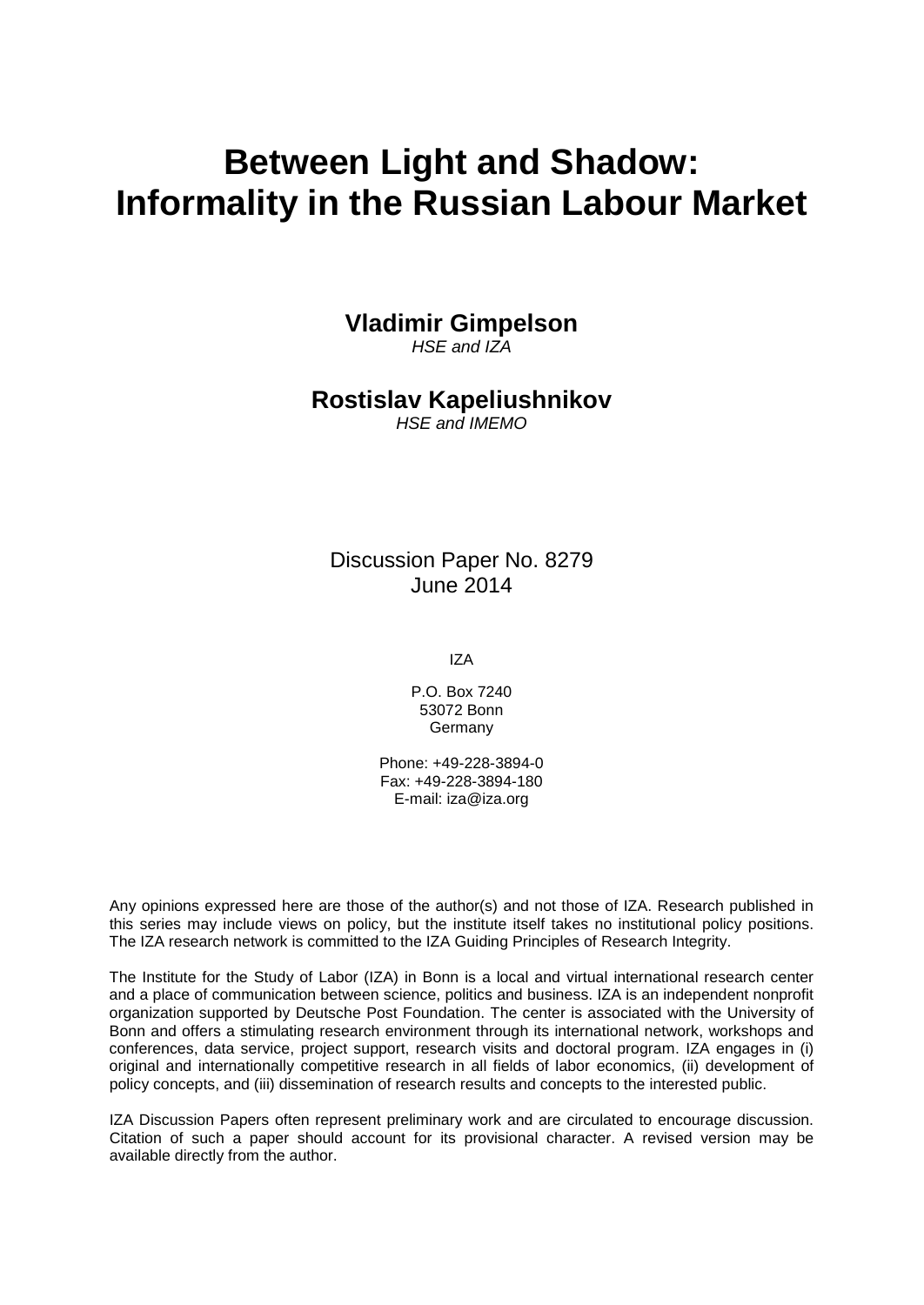IZA Discussion Paper No. 8279 June 2014

# **ABSTRACT**

# **Between Light and Shadow: Informality in the Russian Labour Market**

Economic growth in Russia in the first decade of this century almost doubled the country's GDP but was accompanied by substantial reallocation of labor to the unregulated sector while formal employment was on gradual decline. The paper overviews evolution of the Russian labour market during the period of 2000-10 and discusses most general implications of informality to employment and earnings as well as the associated political economy challenges and consequences.

JEL Classification: J31, J40, P2

Keywords: informal labour market, employment, Russia

Corresponding author:

Vladimir Gimpelson Higher School of Economics Department of Applied Economics Room 114, Building 2 4 Slavyanskaya Ploschad Moscow Russia E-mail: [vladim@hse.ru](mailto:vladim@hse.ru)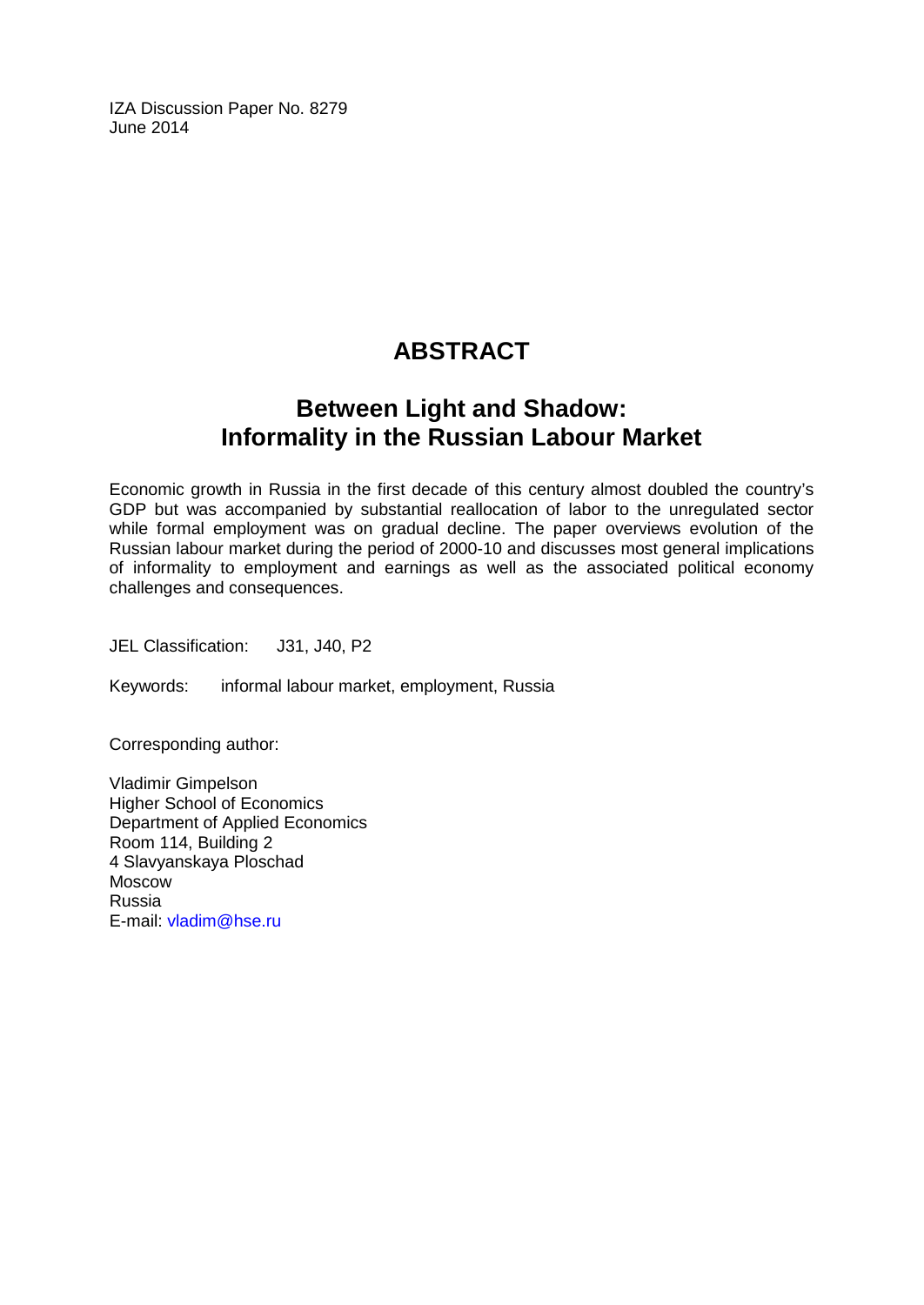# 1. **Introduction<sup>1</sup>**

Widespread and rising labour market informality emerges as a salient feature of many transition economies (Packard et al. 2012). Its persistence and proliferation have multiple causes, including a structural shift towards the small-scale service sector, poor governance and often unfriendly institutions (the "grabbing hand" of the state), increasing competition and growing costs for formal businesses, weak unemployment protection, etc. Many individuals and households are directly or indirectly affected by the rise in informality and many others appear to be at risk of that. Though the particular reasons for becoming informal and the implications of that vary greatly, one common feature persists. This economic activity unfolds in the shadow of regulations and out of reach of state institutions, thus raising questions concerning both the quality of these jobs and the quality of the state.

The purpose of this paper is to summarise our knowledge on informality in the Russian labour market and to embed it into a more general political-economic framework linking it to particular institutional developments. The main question can be formulated in the following way: how did informality in the Russian labour market evolve, and what are its political implications?

Russia presents an interesting case for studying informality since it differs from most other informality-ridden countries in several important aspects. First, it is a nonagricultural economy (the agricultural share of employment is under 10 per cent and the share of rural population is around 25 per cent). Second, most of the informal employment consists of hired labour, not of self-employed persons, as is often the case in the developing world. Third, the rise in informality can largely be attributed to a protracted transition towards a market economy rather than by rural-urban migration accompanying underdevelopment. Finally, informal workers in Russia possess a relatively high level of education compared to those in other countries.

The paper is organized as follows. Section 2 provides a brief overview of recent labour market trends and describes the institutional framework in Russia. In section 3 we use several different data sources to look at the evolution of informal employment. We also

<span id="page-3-0"></span><sup>&</sup>lt;sup>1</sup> The paper was written as a draft chapter for the book "The Challenges for the Russia's Politicized Economic System". Support from the Basic Research Program of the National Research University Higher School of Economics is gratefully acknowledged. The authors thank Susanne Oxenstierna and Fabian Slonimczyk.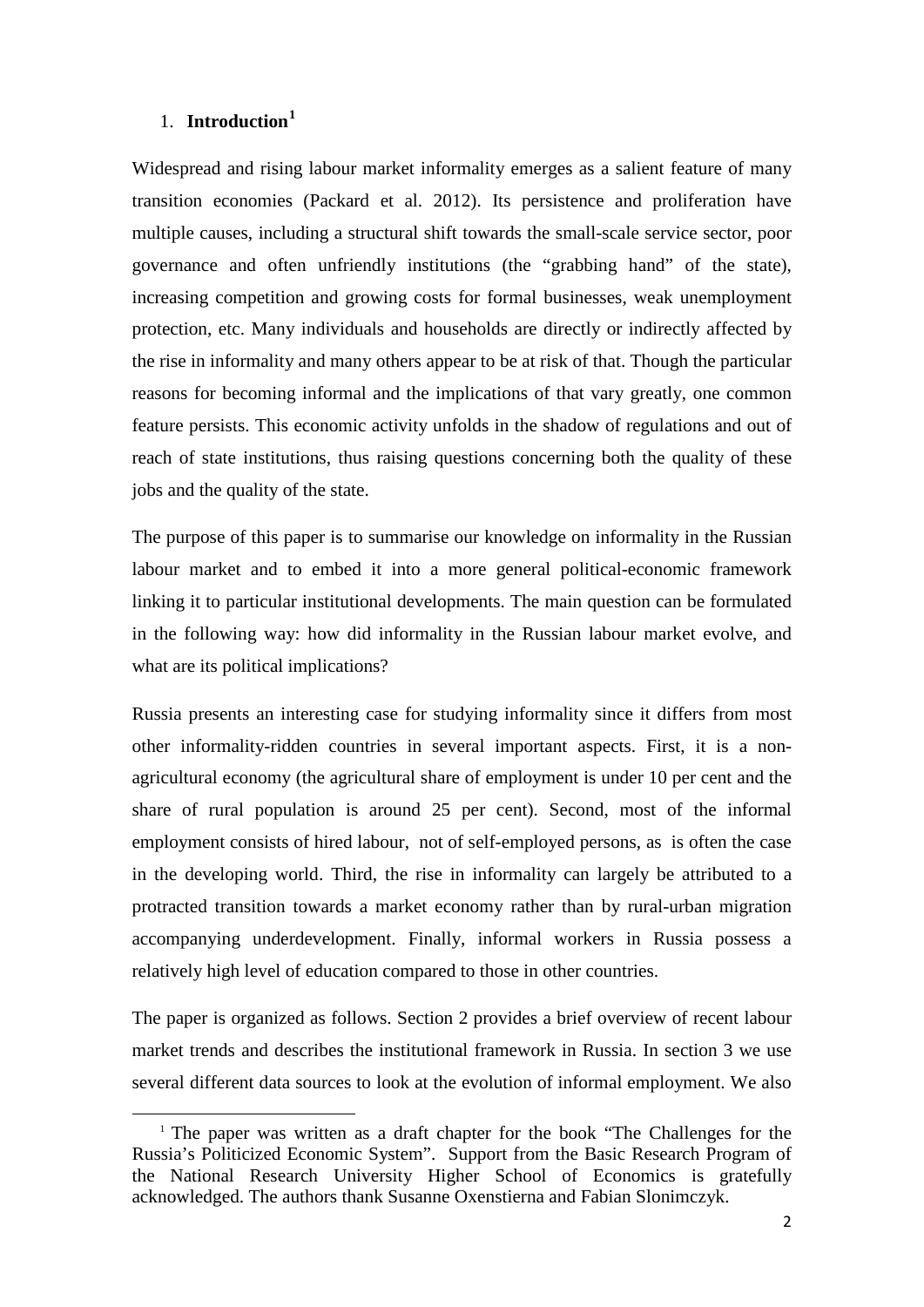investigate the main determinants of informality. Section 4 looks at the issue of labour market segmentation. Is the Russian labour market segmented, with informality forming a special segment? We address this question by exploring mobility patterns and the consequences of informality on earnings. Section 5 discusses political challenges concerning informality. Conclusions summarise our findings.

### 2. **Labour Market Developments and the Institutional Setting in Russia**

Going informal is often considered a reaction to the difficulties in getting a formal job when support to unemployed individuals is meagre. Since access to formal positions for wage and salary workers depends on labour market tightness, in this section we provide a short overview of the major developments at the macro level over the last decade. Since informality is often related to rigidities in the labour market, we also describe here in brief its particular country-specific institutional properties.

#### **2.1. Main labour market developments**

Soon after the financial crisis of 1998, the Russian unemployment rate reached an all time record high of 14.6 per cent. However, in early 1999, unemployment started to decline rapidly as a reaction to the economy's return to a path of growth. Boosted by the strong devaluation of the national currency and supported by the rise in world oil prices, that year the Russian economy entered a period of fast growth that lasted until 2008. Unemployment declined gradually and fell under 6 per cent by mid-2008.

Meanwhile, the economic recovery was also reflected in other labour market indicators. The employment to population ratio increased by 5 pp, accumulated wage arrears dwindled, the incidence of underemployment was reduced, and the number of annual hours worked increased. Hiring rates stayed high and were positively correlated with vacancy rates. But the most impressive labour market development was real wage growth, which, according to Rosstat, was between 12 and 15 per cent per annum over the period. As a result, within less than a decade the Russian labour market's performance changed radically for the better.

A closer look shows, however, a more complex picture. Protected employment in all types of firms decreased from 52 to about 48 million, or by 7-8 per cent, while the proportion of workers in temporary, casual and informal sector jobs was on the rise. In other words, the fraction of workers employed in various "bad" jobs rose continuously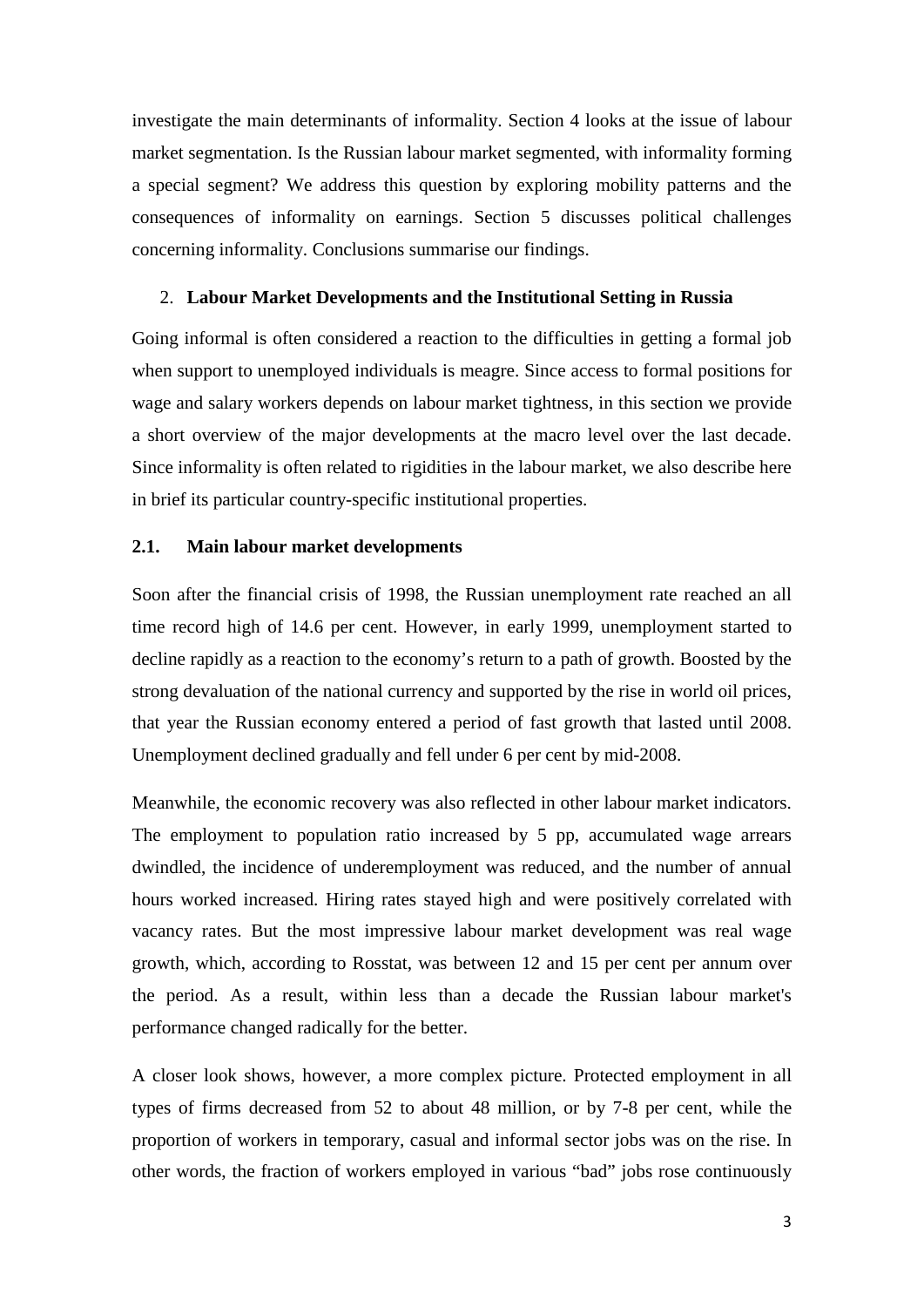in spite of robust macro-economic performance (Non-standard Employment in the Russian Economy 2007; Lehmann et al. 2011).

The economic crisis that erupted in 2008-09 caused the GDP to fall by 8 per cent in 2009 but did not have immediate measurable consequences in the labour market. There was little actual overnight downsizing in 2008. In 2009, the unemployment rate reached 8.3 per cent and other labour market indicators began to deteriorate as well: real wage growth turned slightly negative, wage arrears (though quite modest) reappeared, and under-employment was on the rise again. Nevertheless, this grim period was short and all indicators started to improve soon, signalling that the major threats (in the form of unemployment or underemployment as they were seen by the Russian Government) had been left behind. In the following years of 2011-13 the unemployment rate slid further, down to historical lows of 5.5 per cent. This was associated with relatively stable total employment but continuing gradual reallocation of labour from the formal sector to broadly-defined informal or semiformal jobs. This reallocation can be interpreted as a sign of the trade-off between unemployment and informality, with the priority given to the latter.

#### **2.2. Institutional Setting**

Informality has multiple causes. It is often considered a direct consequence of excessively rigid labour market institutions. The minimum wage, if set too high, can push low-skilled workers out of formal jobs. Excessively strict employment protection legislation (EPL), collective bargaining pressures, high labour taxes and a high wage premium in the public sector are all likely to suppress labour demand and job creation in the formal sector. As a result, workers can be kept out of formal employment. If, at the same time, unemployment benefits are low and/or difficult to obtain, workers can easily end up in informal jobs, as they provide the only alternative option available.

Is the Russian labour market excessively rigid, thus raising the likelihood of informality? Not at all. The institutional setting during the transition years did not hinder wage flexibility and accommodated very strong external shocks, though through non-conventional price adjustment (OECD 2011; Gimpelson and Kapeliushnikov 2013). During most of the transition period, the minimum wage was fixed at a level that was hardly binding for the majority of firms. Its ratio to the average wage was below 10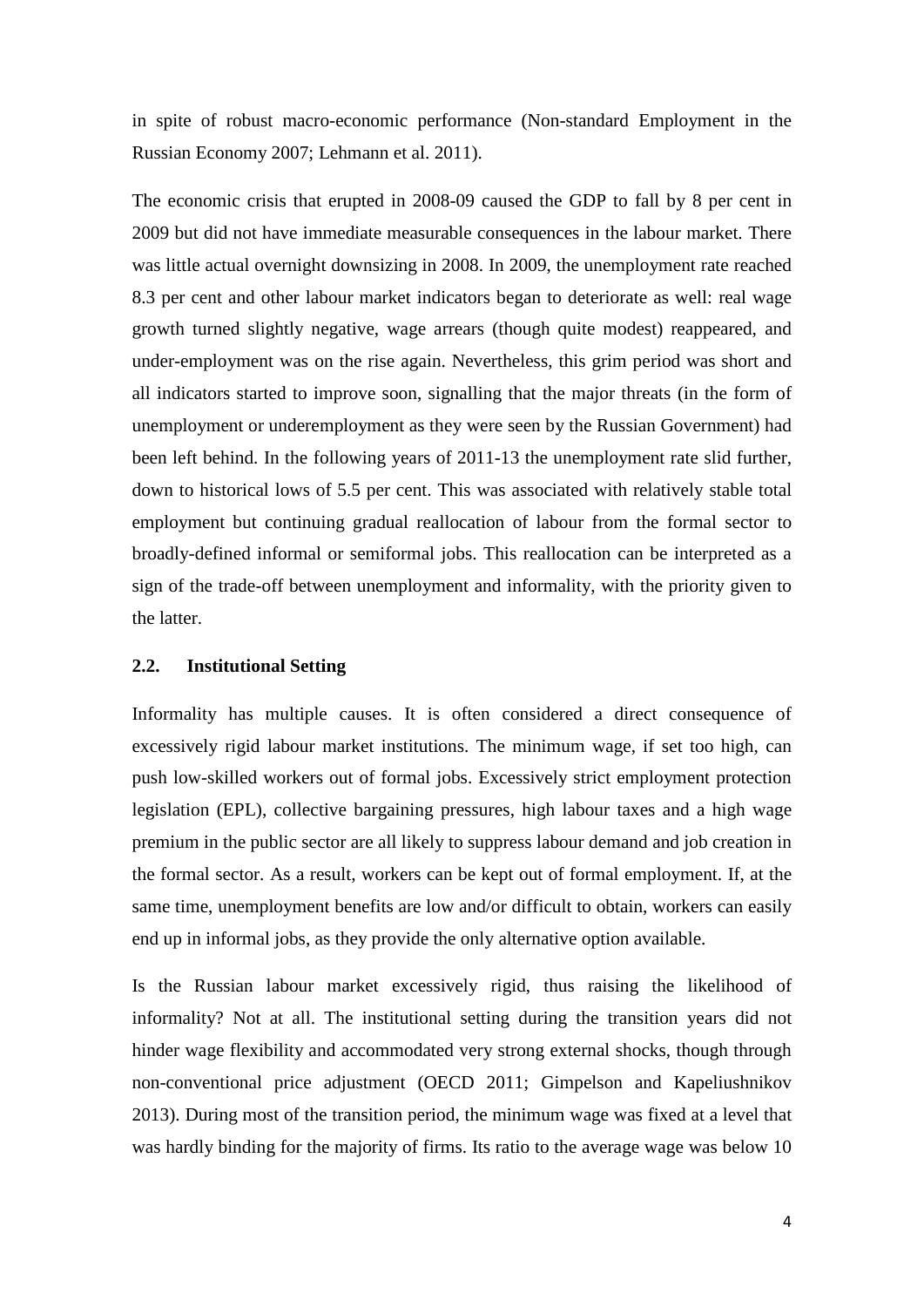per cent during most of the period. Adjustments were irregular, lagged far behind inflation, and had little effect on relative earnings.

The unemployment benefits (UB) level can also affect informality (Margolis et al., 2012; Vodopivec, 2013; Bosch, Esteban-Pretel, 2013). If set too high (relative to median or average wage), it pushes reservation wages up, thus causing a reduction in employment. Some of those displaced can go into informality but are more likely to transit into unemployment. If UB are low, the unemployed state is not a viable option for those in need of income. In this case, informal economic activity can play a buffering role as an effective alternative to non-employment. In Russia, the average UB to wage ratio reached a peak of 30 per cent in 1998 but gradually eroded thereafter, ultimately dipping below 8 per cent. This is a very low level compared to other countries<sup>[2](#page-3-0)</sup> and can play an effective role (given also the chronic lack of decent job vacancies at the disposal of the Public Employment Service (PES)) in making informality an alternative option instead of lowering job search costs for formal job seekers.

Employment protection legislation (EPL) is another important pillar. Strict EPL protects insiders from job loss. By doing that, it restricts outflow from formal jobs but also discourages new job creation. In theory, therefore, it may inhibit labour market mobility, including flows in both directions between formal and informal jobs. Regardless of how we estimate nominal stringency of the Russian EPL, most experts agree that its enforcement is far from perfect. Due to poor enforcement, the EPL per se is unlikely to be a valid cause for expansion of the informal employment. However, given the uneven and incomplete enforcement, firms and workers may choose the optimal degree of informality, trading off its costs and potential benefits.

Taxation of labour is still another standard candidate when the explanation of informality expansion in transition countries is needed (Packard et al. 2012; Slonimczyk, 2012). Creating a tax wedge, it decreases labour demand for taxpaying firms. In 2001, tax reform that drastically reduced taxation levels and simplified the process of filing taxes was introduced. The pre-reform progressive personal income tax

<span id="page-6-0"></span> $2$  The unemployment benefit replacement ratio in the EU-15 is close to 50 per cent and in the Central and Eastern European countries is around 25 per cent (Lehmann and Muravev 2011).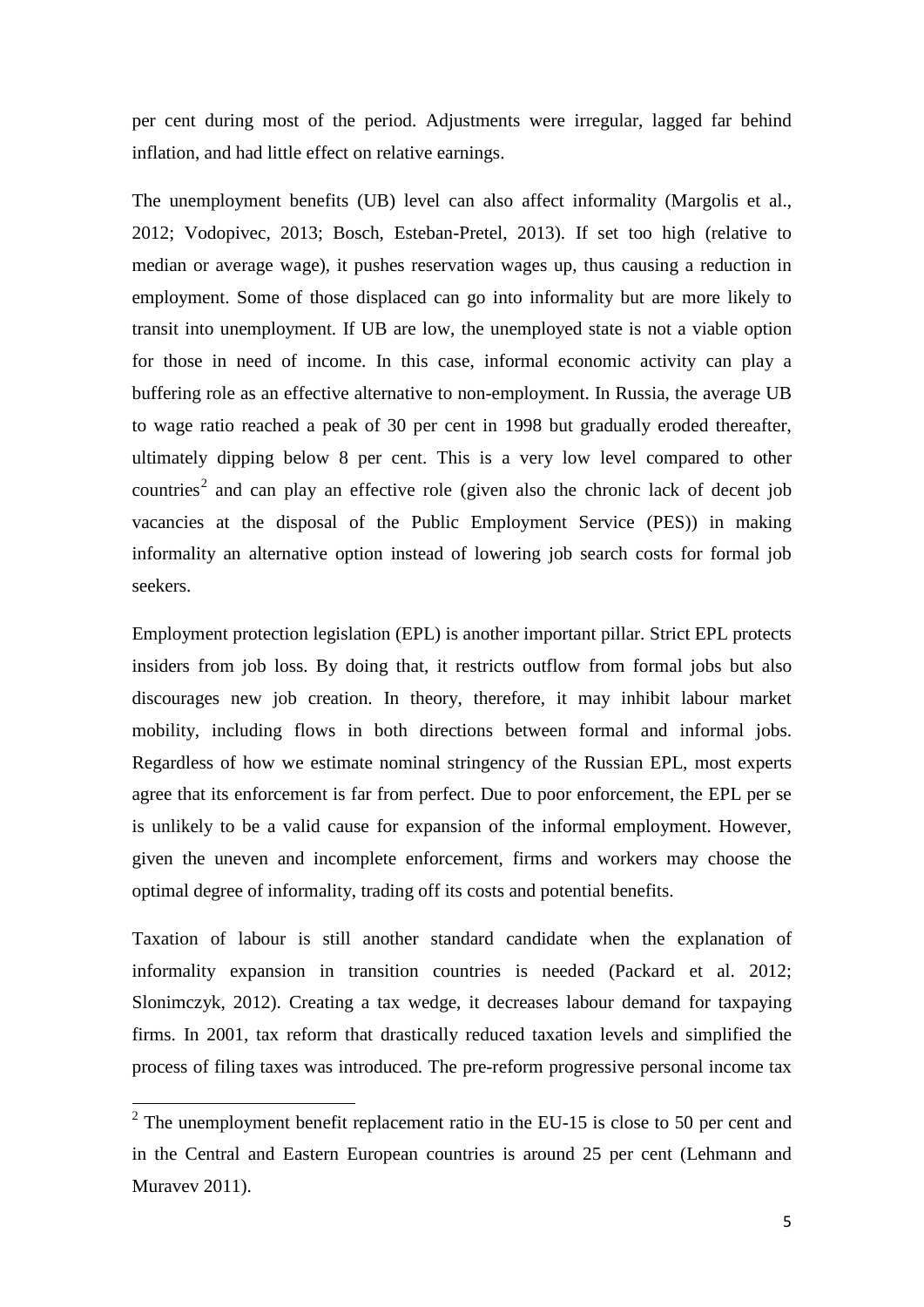rates were replaced by a flat and low rate of 13 per cent. Payroll taxes were also affected. Starting in 2001, social contributions were unified into a single and smaller social tax with a regressive scale. $3$ 

As this short overview suggests, Russian labour market institutions do not appear as an important source of rigidity causing informality. On the contrary, the trade-off between employment and wages was on every occasion solved in favour of keeping employment stable, though some institutional decisions might matter. However, there were other factors outside the labour market *per se* at work that could suppress labour demand and explain the expansion of informal employment. Most important among them were the notoriously unfriendly business climate and low enforcement capabilities of the Russian state. According to the World Bank 'Doing Business', Russia is among the lowest ranked countries. A poor business climate reduces economic activity, discourages new investments, and deters entry and growth of formal firms, which reduces labour demand in the formal sector and thus makes informality the second best option for job seekers.

#### 3. **The Evolution of Informality**

Relationships between GDP growth and labour market informality are ambiguous. If the economic growth is associated with intensive employment generation in the formal sector, informality can shrink as long as informal workers land in formal positions. To get this positive story, one needs an institutional environment conducive to massive job creation. However, it is not difficult to think of situations when the rapid economic growth can itself speed up informality. Such an outcome is likely, for example, if the growth is driven largely by micro-entrepreneurship and small-scale services prone to informality. Another example assumes that the aggregate growth in the country is driven by the formal sector but its gains stimulate informal economic activity. If massive injection of incoming petro-dollars is split over the population and generates growing demand for personal services and individual home construction, this may easily translate into informality given the generally unfriendly environment for conducting business activity with full obedience of formal rules.

<span id="page-7-0"></span> $3 \text{ In } 2010$ , the rates for social contributions were raised again.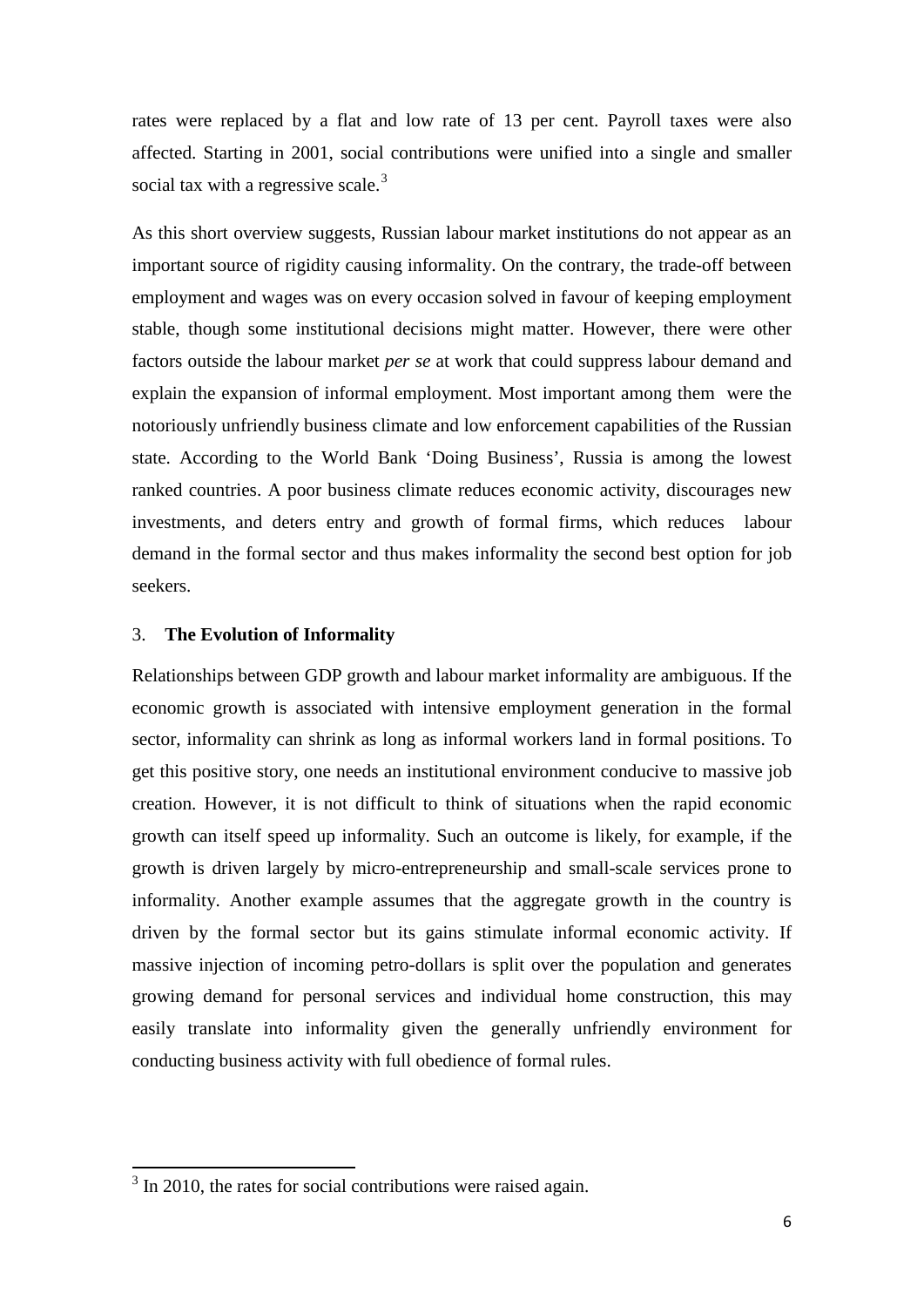## **3.1. The Evolution of Informal Employment**

Labour market informality can be measured in various ways and by using different data sources. The estimates usually vary depending on measurement methodology and available data sets, though we expect them to provide a largely coherent picture.

The Russian official statistics (Rosstat) applies a version of the productivity based definition (Hussmans 2004), which links informality to characteristics of enterprises and not of particular jobs. Using the standard SNA (System of National Accounts) divisions by institutional sectors, we can say that the Rosstat definition classifies all those who work in entities related to "the corporate sector" or to "the government sector" as formally employed, while all those who work in household-related productive units are considered informally employed whether they are registered with tax authorities or social protection agencies or not. Put another way, "formal workers" (in the Rosstat definition) are employed by organizations – legal entities -- while "informal workers" are those who work outside of them. This definition of informality encompasses all the self-employed, as well as wage and salary workers employed by unincorporated microbusinesses or by private individuals outside the formal sector, but it largely overlooks informal workers in formal enterprises.

The first and most straightforward approach to measuring employment in the informal sector is to use the labour force survey data available for the period 1999-2013. The second one relies on the same definition of informality but measures a different way, based on regular enterprise statistics. It estimates the difference between the total employment and the employment in all firms and organizations. The latter component can be obtained from the regularly updated statistical registry covering all firms officially registered firms with legal entities. This residual measure (total employment minus employment in all legal entities) encompasses self-employment (both with and without formal registration), workers hired by non-incorporated individual entrepreneurs or households, and family workers, while again also excluding informal workers in formal enterprises. The rationale for considering these groups as working informally (or semi-formally) is that, even if formally registered, they are not covered by standard labour, social security, accounting and tax legislation. These regulations, if even applied at all, are enforced in a simplified and truncated form with multiple exemptions. This residual approach provides a broader but less conventional measure of informality.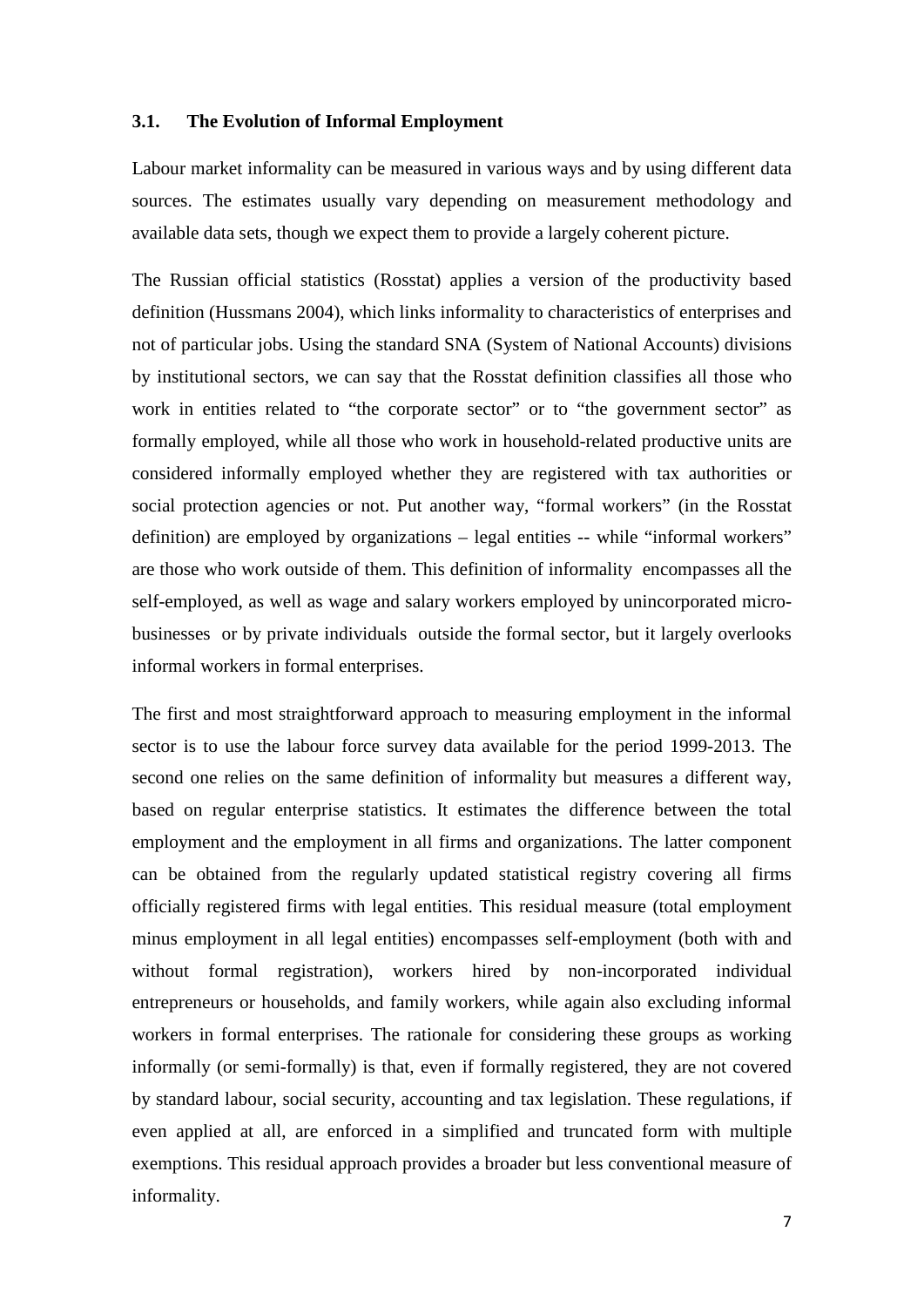According to the first approach, informal workers made up about one-fifth of the total employment in 2013, while the second approach estimate is closer to one-third. The gap between the two arises due to the different methodologies of measurement. The LFS may not identify all of those who work in small non-incorporated or fully unregistered businesses as informal workers (if such LFS respondents say that they are employed by "a firm"). Having accounted for this omission, we may get a higher LFS measure and narrower gap. In its turn, the residual approach may misidentify some fully formal workers, inflating the estimate. But neither way of measurement fully captures those working in formal firms but without a written contract.

However, the growth rates for both measures are almost identical, as Figure 1 suggests. It presents the general trends in informality and economic growth over the period. The GDP grew over the period 1998-2008 by an impressive 80 per cent. But did it pull workers from informal jobs? Quite the opposite! Informality by either definition increased at about the same speed, and by the end of the period was about 60 per cent higher than in the beginning. Meanwhile, the change in total employment was very small, while the regulated and protected employment in all types of firms and organizations even went down. In sum, a large and growing fraction of employment generation happened outside the regulated sector.

The economic crisis of 2008-09 brought a short break in the trend and caused a significant fall by around 8 per cent in GDP. This was not immediately reflected in total employment. However, the informal sector in the LFS-based definition accepted by Rosstat suffered a visible negative shock with a one year lag. Employment in the residual (outside firms) sector was on the rise during the whole period, with some slowdown in 2006-2008. Figure 1 shows a divergence between the paths followed by the informal employment (according to the LFS-based and the residual-based definitions) in 2009-10. While the former shrank (mostly due to a decrease in the number of dependent wage workers), the latter kept growing. Whether this fall in informality was a temporal statistical artefact or reflected the real phenomenon is not easy to determine. However, in 2011-13 the informal employment following the LFSbased definition returned to its pre-crisis peak.

Figure 1 presents the hypothesis that during this period there was a significant reallocation of workers from the regulated formal to the unregulated informal sector. Figure 2 illustrates the structure of this reallocation in 2000-12. The formal sector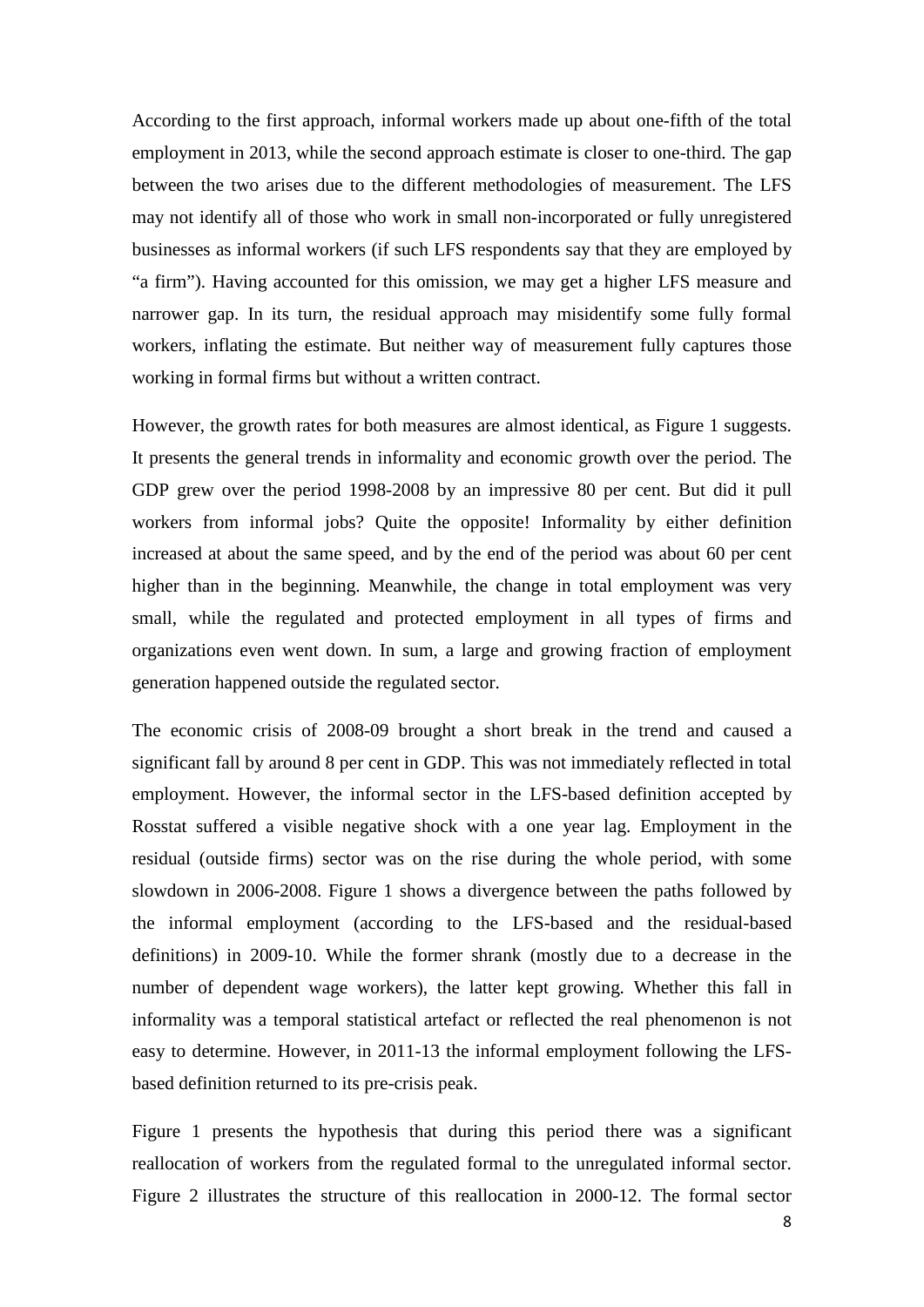reduced its workforce during this period by almost 5 million individuals. This contraction was (more than) compensated for by the expansion of the unregulated (noncorporate) sector. In total, the latter gained over 7.5 million workers. Under an extreme assumption, that informality were not a possible option, then the economy would have lost over 4 million jobs rather than gained around 3 million. The expansion of the unregulated sector occurred mostly in activities like trade, construction, and transportation. These industries are largely populated by micro-businesses and the selfemployed.

So far, we have discussed estimates based on official data. As official statistical agencies are usually not very strong in measuring informality, we may want to check these findings (and even expand them) by bringing in alternative data sources that can better serve this purpose. Such a source at hand is the Russian Longitudinal Monitoring Survey (RLMS-HSE) which is a reliable and representative household panel with various informality-related questions.<sup>[4](#page-7-0)</sup> It covers 2002-2012 using the consistent definition.

Fig. 3 and Fig. 4 present the evolution of informal employment according to the RLMS data. The great advantage of this source is a clear distinction among different forms of informal employment. We can differentiate all employed according to two criteria: formality/informality and self-employed/dependent workers. In addition, those involved in irregular informal activities and marginally attached to the labour market but occasionally doing some paid work constitute the fifth group of workers. As the figures show, the expansion of informal employment occurred almost exclusively in wage and salary positions. Self-employment fluctuated around its average level (around 4 per cent for males and 2.5 per cent for females), while the fraction of workers performing irregular or casual activities decreased. All of this corresponds to the Rosstat data.

In sum, various data sources estimate the informal sector employment within the range of 20-30 per cent. How does it look in cross-country comparisons? Perry (et al., 2007) provides approximate relationships between various measures of informality and country per capita GDP. According to them, the Russian GDP per capita corresponds to an informality level equalling 25-30 per cent. As we can see, the actual level is somewhat lower than that which one can follow from these comparisons. Of course, any

<span id="page-10-0"></span> $4$  More on RLMS see here: http://www.hse.ru/en/rlms/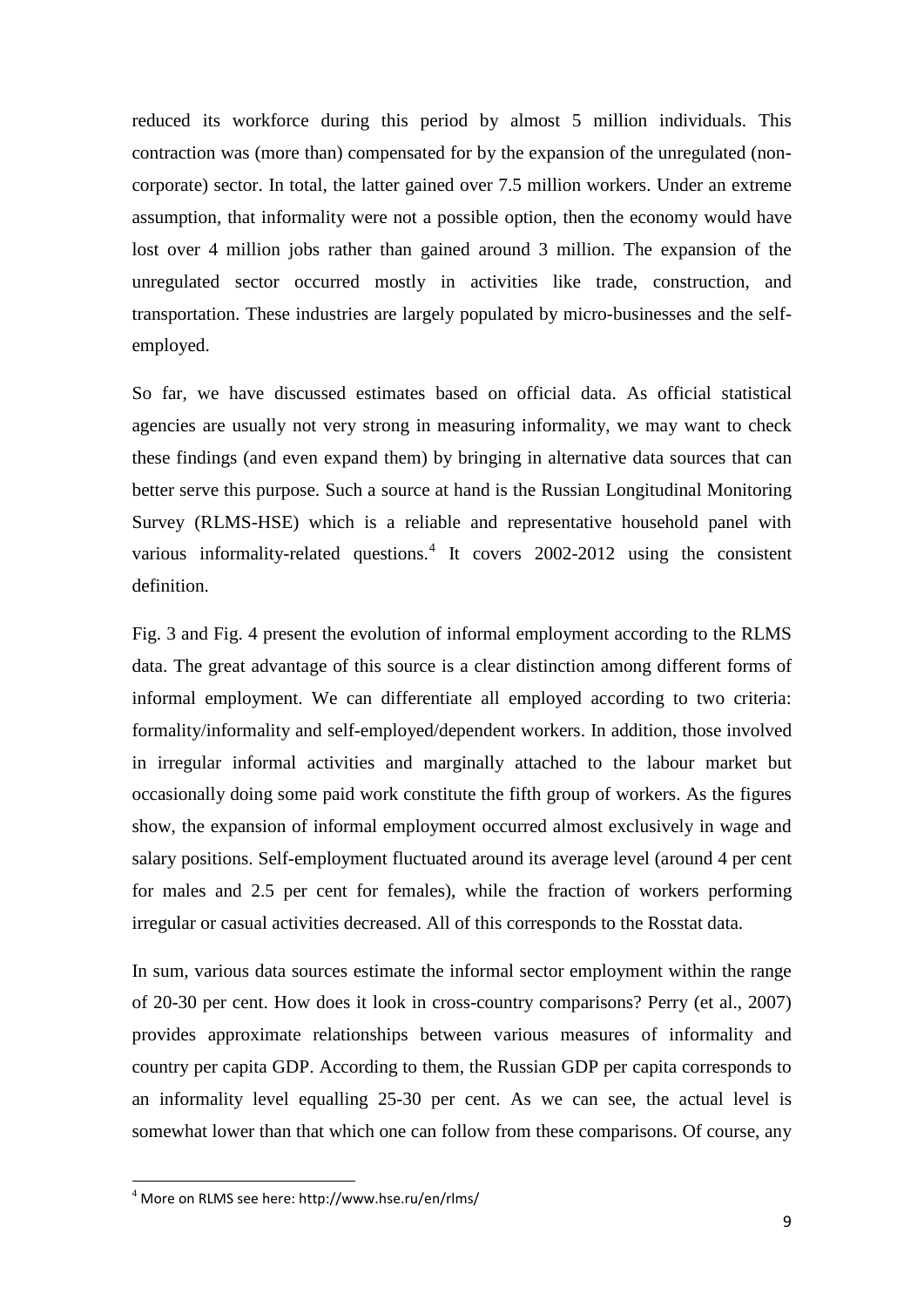cross-country informality comparisons are very approximate and allow rough typology only. One can safely say that the level of informality in Russia is comparable to that observed in other Eastern European countries and Southern Europe but is significantly higher than that in the most advanced market economies. However, it would also be fair to say that Russian labour market informality is much more modest than in other BRIC countries and in most other emerging economies. Its current level does not pose a real worry right now but its fast increase is challenging. Most of the growth comes through hired employment, not self-employment. In this sense, the informality is not a form of early micro-entrepreneurship which can potentially be creative and productive.

### **3.2 Informality and productivity**

If informal employment is less productive than formal employment, then the reallocation of labour into informality reduces growth and productivity. This also means that a growing fraction of the total labour force is being used less efficiently than if formal employment were higher. .

According to the System of National Accounts (SNA) data, the fraction of the Russian GDP produced by the informal sector decreased from about 15 to 7% during the period of 2002-11. Meanwhile, informal employment kept expanding, as we could see, as did the total number of hours worked in the sector. Trying to reconcile these two tendencies, we can say that the formal-informal productivity gap is large and tends to grow further. Unsurprisingly, productivity in the formal sector is much higher than in the informal sector (see Table 1).

Partially, this gap can be explained by the simple fact that household-based subsistence agriculture is very low producing, while at the same time quite popular. Many Russian households are involved in this type of activity, using primitive technologies and little human capital. If this produce is consumed within households and not intended for market sales, such activity is not considered income gaining employment (according to the standard ILO criteria). Then, including agriculture in estimates of formal-informal productivity comparisons is likely to inflate the gap. Exploiting the fact that almost all household -based production is concentrated within the agricultural sector, we can reestimate the difference including only non-agricultural economic activity. This adjustment produces a smaller gap of "only" about 3 times instead of 4-5 if agriculture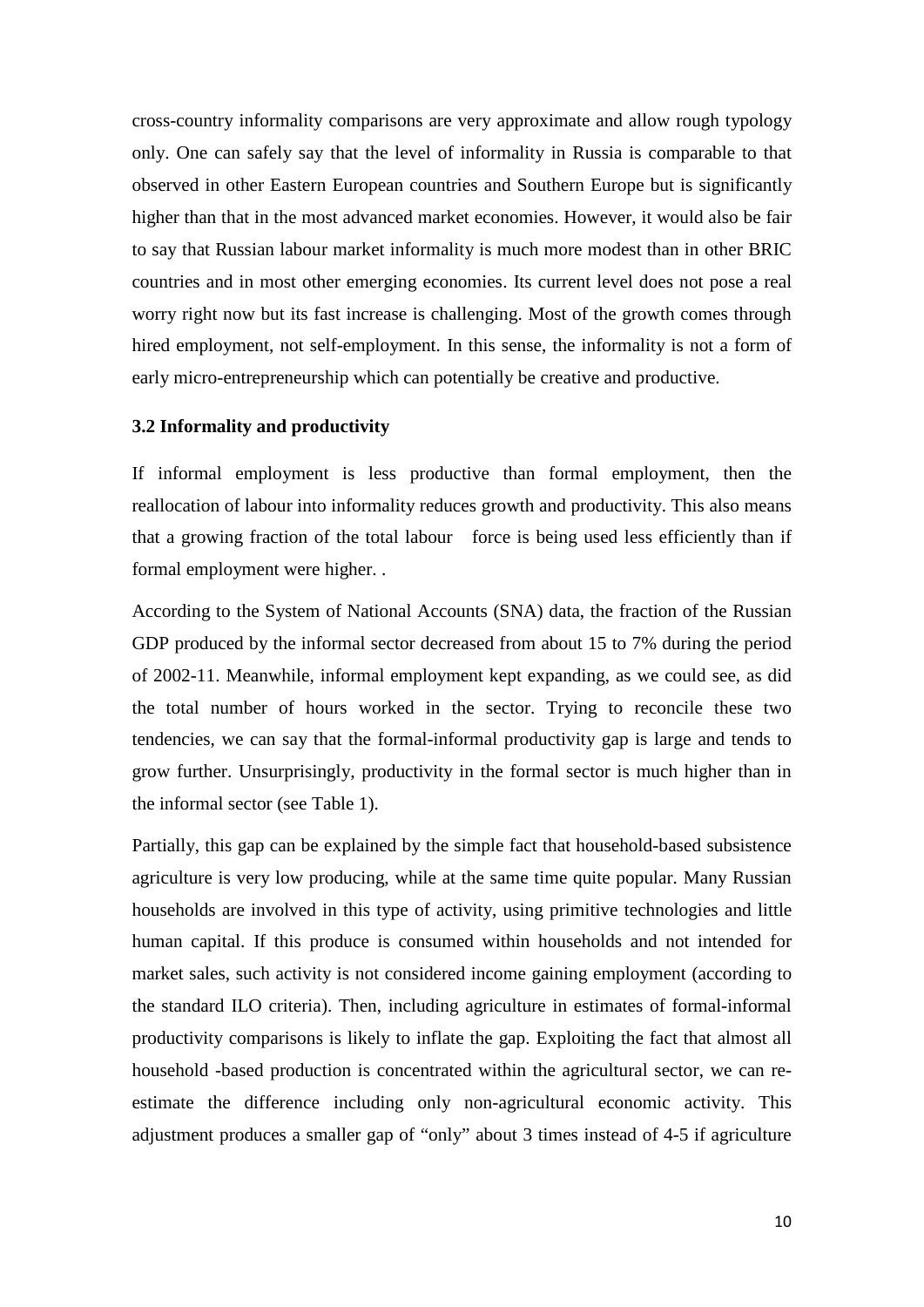is included. However, even in this case the productivity gap gradually gets larger over time, not smaller.

In any case, it is fair to argue that observed reallocation of jobs from the formal to the informal sector (or de-formalization of employment) slows down the aggregate productivity growth and, therefore, brings an additional challenge to the modernization of the economy.

### **3.3 Who is more exposed to becoming informal?**

Even if the informality level is modest on average, for particular demographic groups it can be quite high. As Table 2 based on RLMS data shows, informal salaried work and irregular activities are most prevalent among young men and women with low levels of formal schooling. Informal entrepreneurship and self-employment, in contrast, are more common among middle age men with technical or university degrees. Informal work is concentrated in service, agricultural, and low-skilled occupations. Informal entrepreneurs are usually classified under managerial occupations.

An important issue is whether some age groups are more exposed to informality than others due to a sort of life cycle (age) effect. New labour market entrants are more likely to find jobs in the informal sector. Having accumulated some work experience they gain formal positions, and finally may move back into informality after (or close to) retirement. This pattern can potentially apply to every cohort. An alternative story is that some cohorts are more vulnerable to informality because they enter the labour market in the period when labour demand in the formal sector is low.

In order to examine the issue in more detail, we estimated a multinomial logit model (MNL) of sector choice with these and other variables as determinants of informal status (Gimpelson, Kapeliushnikov and Slonimczyk 2014). This exercise was conducted separately for males and females using the whole data pool for 2000-10. We explored whether the determinants of informality changed over time by estimating the MNL model separately for different sub periods. Among the most remarkable results, we find that the likelihood of informal wage and salary work go down with age. The risk of irregular activities, however, is not significantly different across age groups. Men with any formal education see the risk of casual work significantly reduced, but only technical and university degrees seem to affect informal wage work negatively. For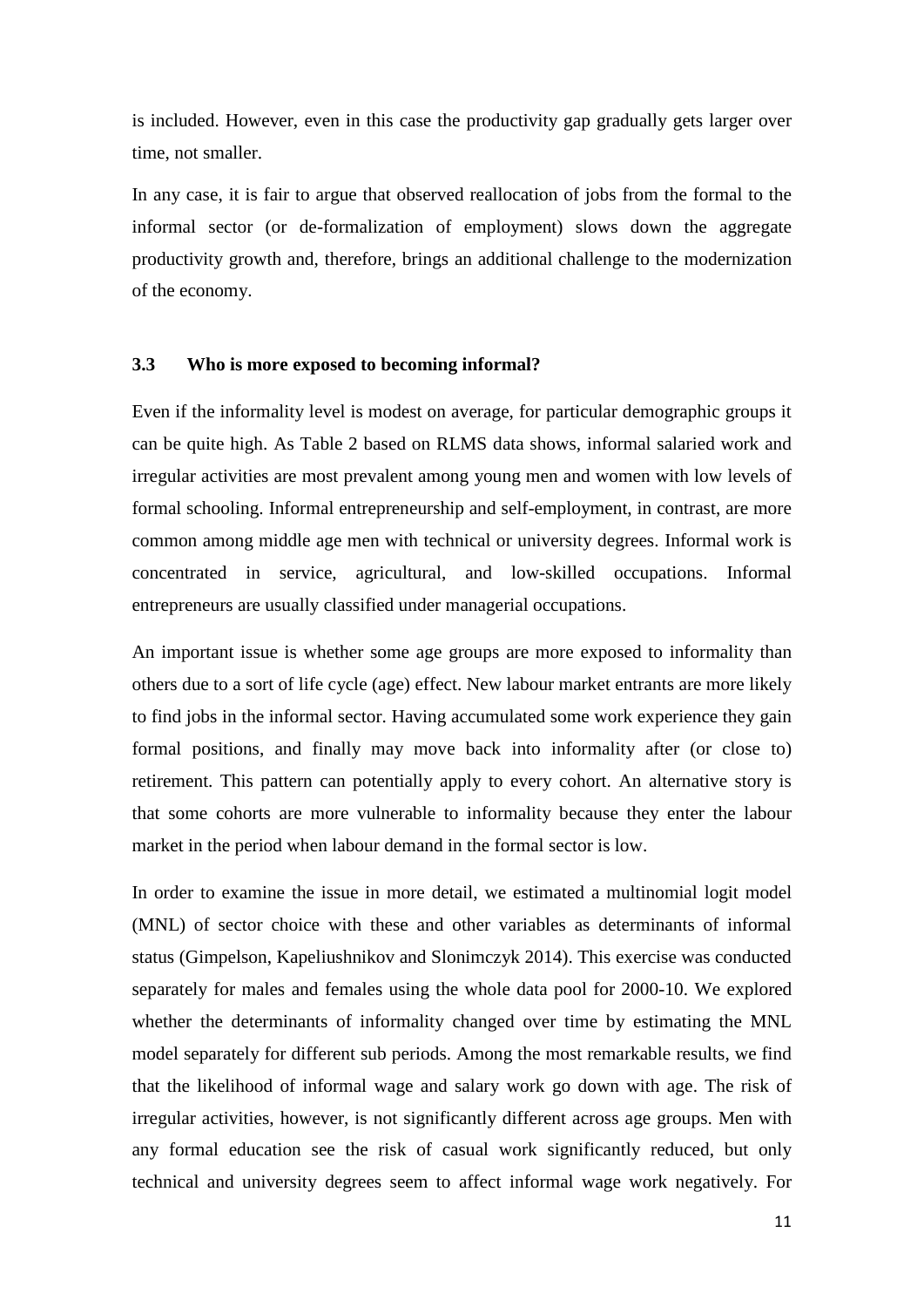females, education does not seem to significantly affect job types other than irregular activities. Finally, the groups where informality is more prevalent are in the service, agriculture and fishery activities, and in "unskilled" occupations.

Summing up, our findings are consistent with the existence of additional search frictions that individuals of young and old age are likely to face. Individuals with low human capital are also more likely to go informal. Finding the first good job appears to be tough and people might churn for some time between informal jobs as a second best opportunity. The same is true for preretirement and retirement age individuals. In addition, being a student or getting a pension decrease the reservation utility expected from formal employment.

### **4. The Labour Market: Segmented or Integrated?**

This is a key question in the exploration and explanation of informality. One approach sees this sector as a kind of semi-isolated ghetto populated by bad jobs. It assumes that low educated and low-skilled workers enter the sector involuntarily and have limited exits to better employment, and are also overexploited and underpaid there. Much of the literature generated by the ILO follows this research paradigm (Kucera and Ronkolato 2008). Another view sees the labour market as integrated. According to it, workers chose their preferred sector of employment, voluntarily maximizing their expected utility (Maloney 2004). Therefore, emerging wage gaps are small if any, and can be explained by differences in non-wage job amenities. Meanwhile, cross-sector flows provide additional tests on segmentation and, if large, they point out the integrated nature of the labour market. These opposing views suggest ultimately different remedies.

Exploring what view on the Russian labour market is more convincing and better supported by data we look first at mobility and then at earnings.

*Mobility patterns.* We explore mobility patterns using two complementary approaches. First, we examine transition matrices linking different labour market states to analyze intensity and direction of labour market flows. Second, we estimate an MNL model that simultaneously controls for past labour market states and demographic and job characteristics.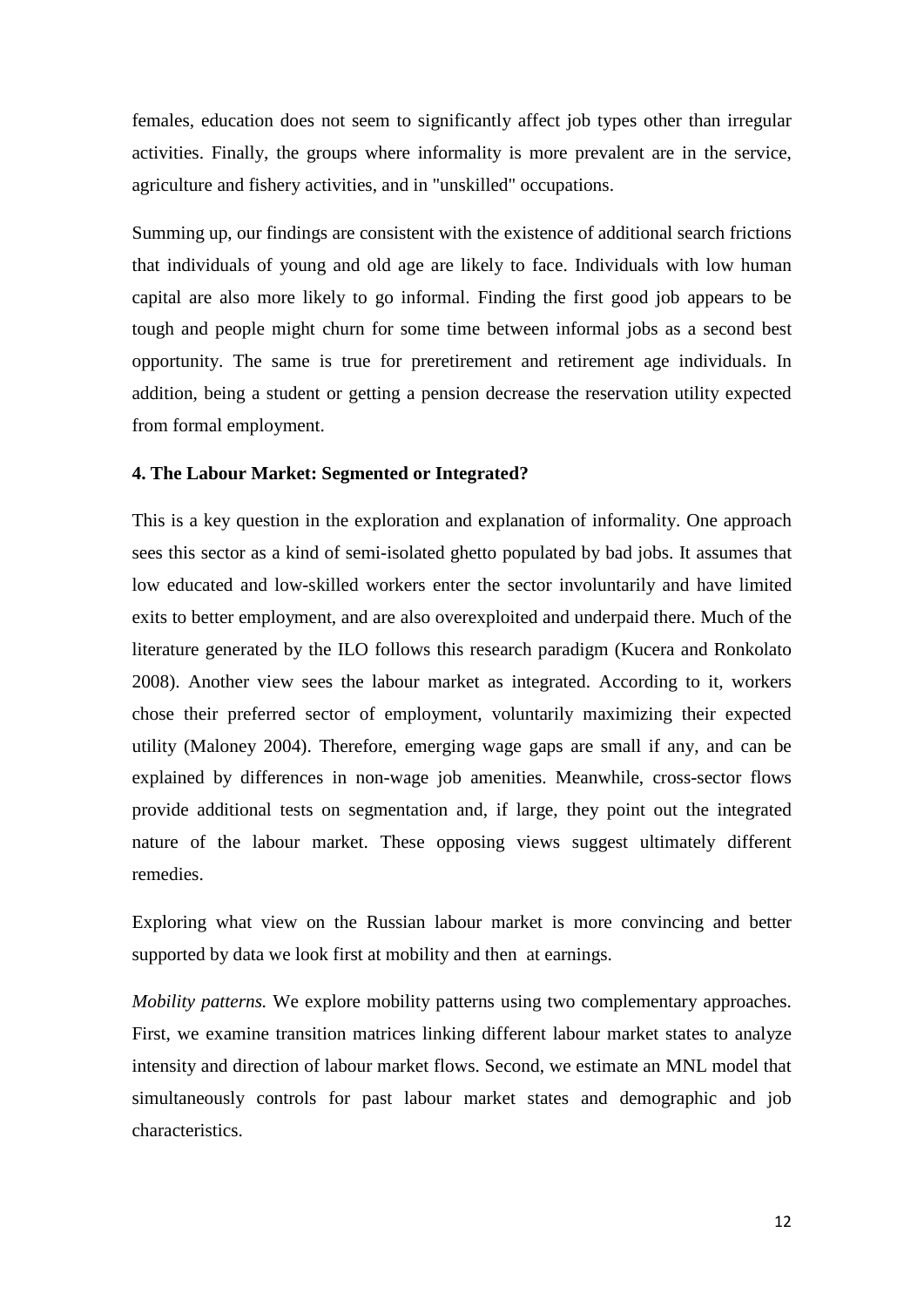Jobs in the informal sector are typically considered less secure since they are not protected by regulations. This is well reflected in the shorter tenures and higher mobility of informal workers, though that is not sufficient proof for the segmentation hypothesis. They can be mobile in both ways across formality borders. Segmentation means that informal employment becomes an absorbing state with a limited exit. If the pool of informal workers is stagnant with little outflow, then we can expect a segmentation in the labour market. Significant flows but going largely into non-employment could also be considered a valid argument. On the contrary, the dynamic interchange between the formal and informal sectors would indicate that the labour market remains integrated without strong internal divisions. The picture becomes more complex if we consider the informal labour market as internally heterogeneous and multi-tiered. In this case, some informal workers are integrated with the formal sector while others are separated in absorbing dead-end jobs. This picture is consistent with the multi-tiered vision of the informal sector suggested by G. Fields (Fields 1990; 2009).

The informality in our data consists of three different sub-states: informal entrepreneurs, informal salary workers, and casual workers. We estimated conventional transition matrices linking origin and destination states for the period 2003-2010. Table 3 presents mobility between four aggregated labour market states (formal, informal, unemployed and not in the labour force) and Table 4 disaggregates the formal sector into formal salaried employment and formal self-employment, while the informal sector is broken down into informal salaried employment, informal self-employment and irregular informal activity.

The detailed look at conventional mobility measures calculated and averaged for the whole period of 2003-2010 shows that annually about 11 per cent of those in the formal sector left it moving to alternative states (the informal sector, unemployment or out of the labour force). The informal sector was the leading destination, with this outflow making about 6 per cent of the initial stock. These values are higher than those reported by Lehmann and Pignatti for the Ukraine, where most of those leaving the formal sector ended up in non-employment (Lehmann and Pignatti 2007). The differences are remarkable considering the multiple institutional and structural similarities between the two countries. If the informal sector is disaggregated, informal wage and salary employment emerge as the destination for 3.4 per cent of those leaving the sector of origin (formal salaried employment).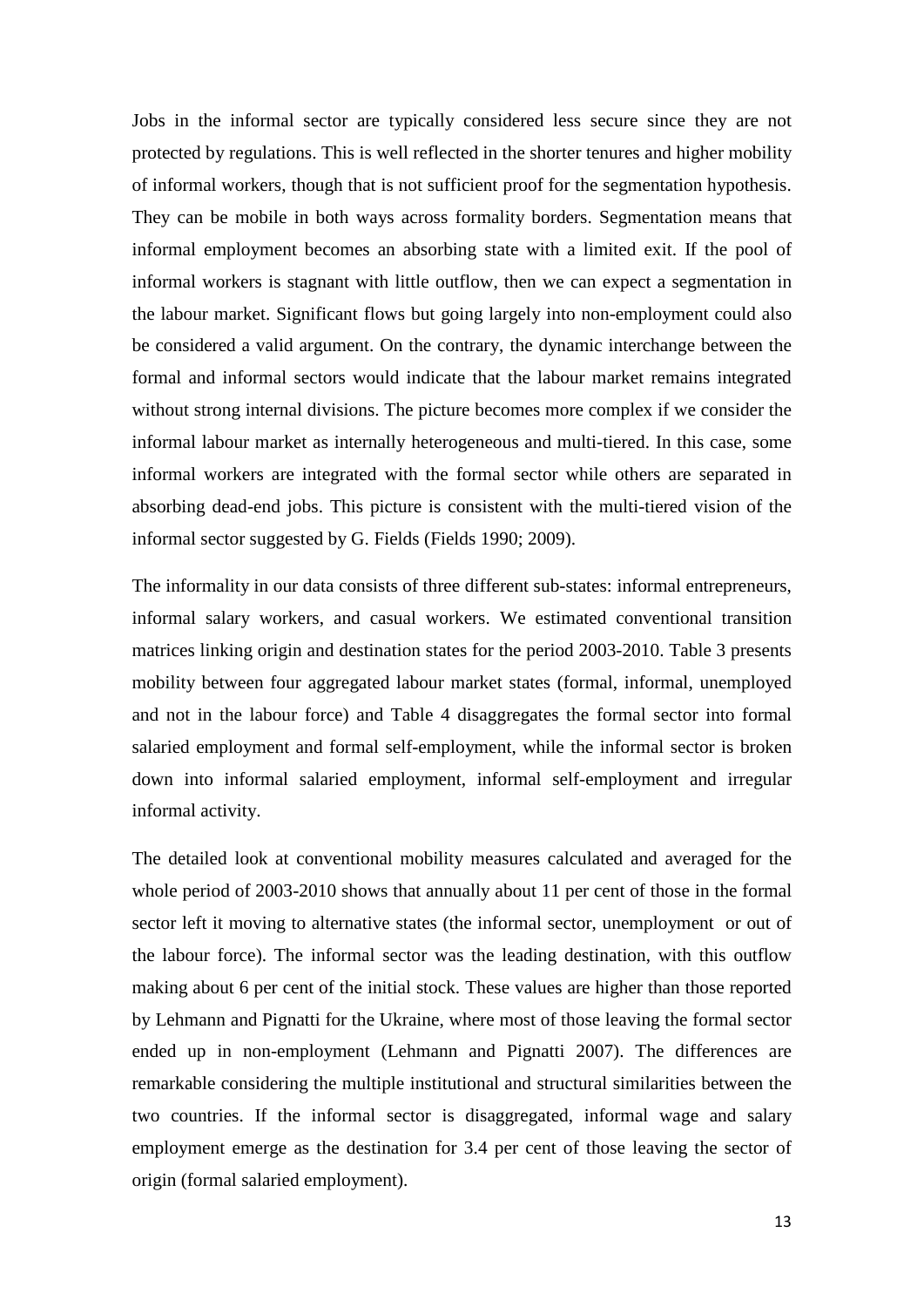If we take informal employment as the initial sector, about a quarter of workers in the stock ended up in formal salaried employment one year later, thus illustrating high mobility, while 56 per cent remained informal as before. At the same time, informal workers (compared to formal) faced much higher risks of losing employment. However, the probability of a return to employment was also high. About 30 per cent of unemployed and 11 per cent of inactive landed in formal jobs within one year. Migration from non-employment to any informal employment was also very buoyant, especially from unemployment. Informal jobs as destination were picked out by 22 per cent of all unemployed individuals. These rates were comparable to outflows from unemployment to formal employment.

The breakdown of informality by sub-states provides additional evidence that both salaried employment and irregular activities are actively involved in exchange with other labour market states, while informal self-employment interacts actively with formal self-employment.

High rates of exchange between formal and informal employment do not suggest that strong segmentation of these sectors is a likely outcome. However, informal workers face higher risks of becoming unemployed and (especially) inactive than formal workers do. Russian informal workers do not form a stagnant pool, and most of those entering the informal sector have good chances of getting out relatively soon.

In other words, the emerging general picture is mixed. On the one hand, counter flows between the formal and informal sectors are of comparable intensity; outflow from the formal sector to informality dominates over flows to non-employment; each third informally hired worker moves into the formal sector within a year; most unemployed and about half of economically inactive enter the formal sector avoiding informality as a transient state; any self-employment decreases risk of unemployment; formal and informal self-employment are involved in an intensive exchange. All this indicates that rigid barriers separating formal and informal jobs hardly exist.

On the other hand, the fact that employment growth in Russia was driven by the expansion in informality can be interpreted as clear evidence of the difficulties of entering the formal sector. These difficulties can be caused by depressed labour demand in the formal sector (weak job creation through setting up new firms as well as employment expansion in existing firms). Disposition of formal workers to move out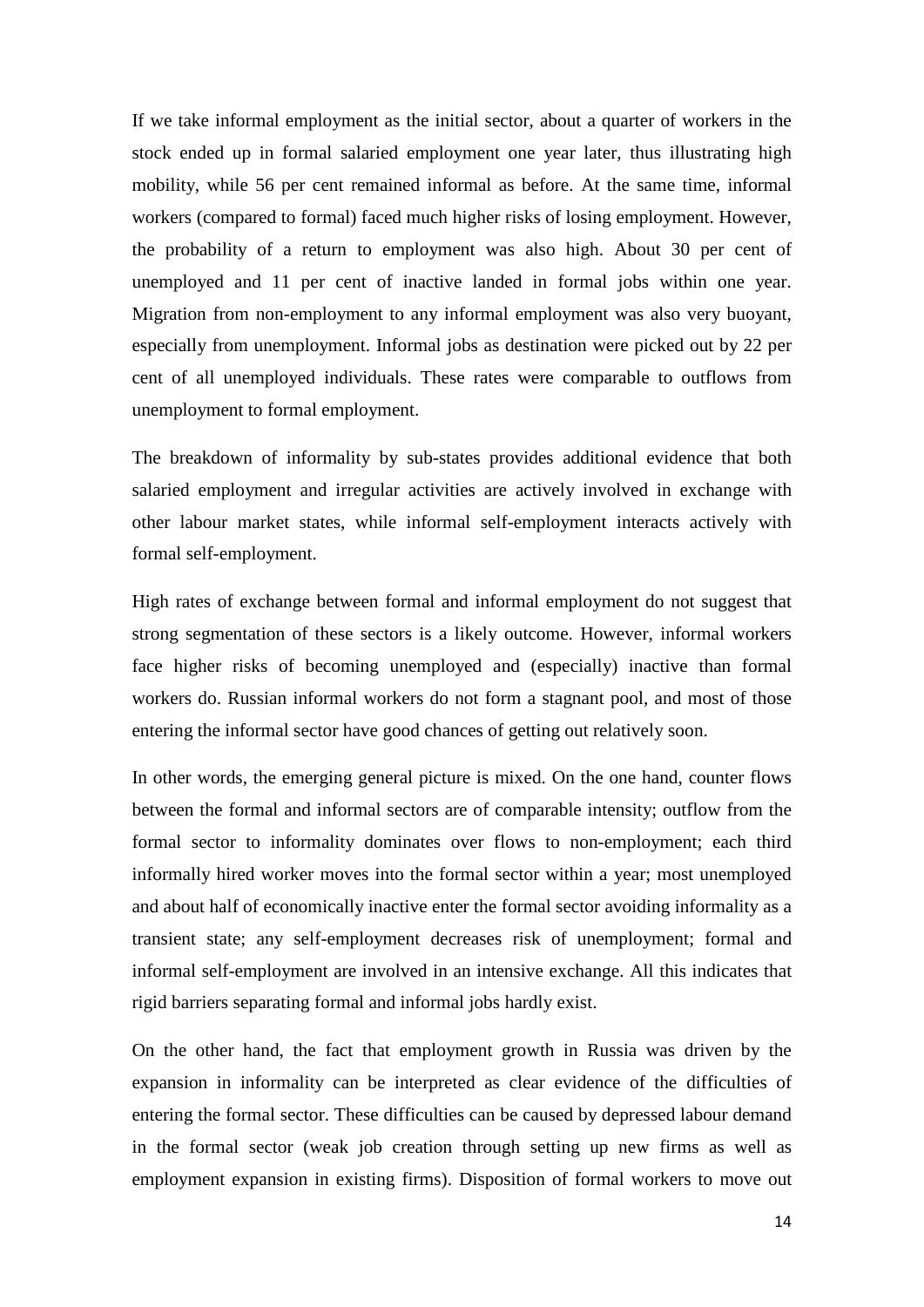was low, new vacancies in the formal sector were generated in limited quantities and were not easily accessed by outsiders; states of unemployment, inactivity, informal salaried employment and irregular informal activity are strongly connected by cross flows suggesting that informality emerges as a dead end state. These findings tend to suggest that the labour market is a segmented, not an integrated one.

The transition matrices show flows across sectors without conditioning on worker characteristics. The dynamic multinomial logit (MNL) model for sectoral choice controlling for lagged employment statuses suggests that any form of employment decreases the risk of non-employment in the next period. Second, any prior entrepreneurial experience increases the probability of both formal entrepreneurship and informal self-employment. One may speculate that both forms of entrepreneurship are not strictly separated and resemble communicating vessels. However, informal entrepreneurship also increases the relative risk of doing informal salaried work. Third, we find that the only status that significantly increases relative risks of irregular activities is irregular activities themselves. In general, these workers are marginally attached to the labour force, but such activities appear to be an entry point for informal entrepreneurship and, to a lesser extent, informal wage and salaried work. Finally, formal salaried workers are less inclined to any outward transition.

Summing up, our findings are consistent with Fields' idea of a two-tiered structure of the informal labour market (Fields 1990; 2009). On the one hand, informal selfemployment seems to be integrated with formal entrepreneurship, and there is some evidence that irregular activities and informal wage and salaried work sometimes lead to entrepreneurial activities. On the other hand, all informal types of employment are selfreproducing and are largely separated from the formal labour markets. The fact that workers obtaining formal salaried positions are less likely to move to any other type of job suggests that they assign a high value to formality and prefer it over alternatives.

*Informal earnings*. An alternative way for testing segmentation is to estimate the formal-informal wage gap.<sup>[5](#page-10-0)</sup> If segmentation is associated with persistent earnings differentials, the integrated labour market is unlikely to produce such gaps. How can formal and informal jobs be compared in terms of wages in the Russian case?

<sup>&</sup>lt;sup>5</sup> The discussion on earnings is based on Gimpelson, Kapeliushnikov and Slonimczyk (2014).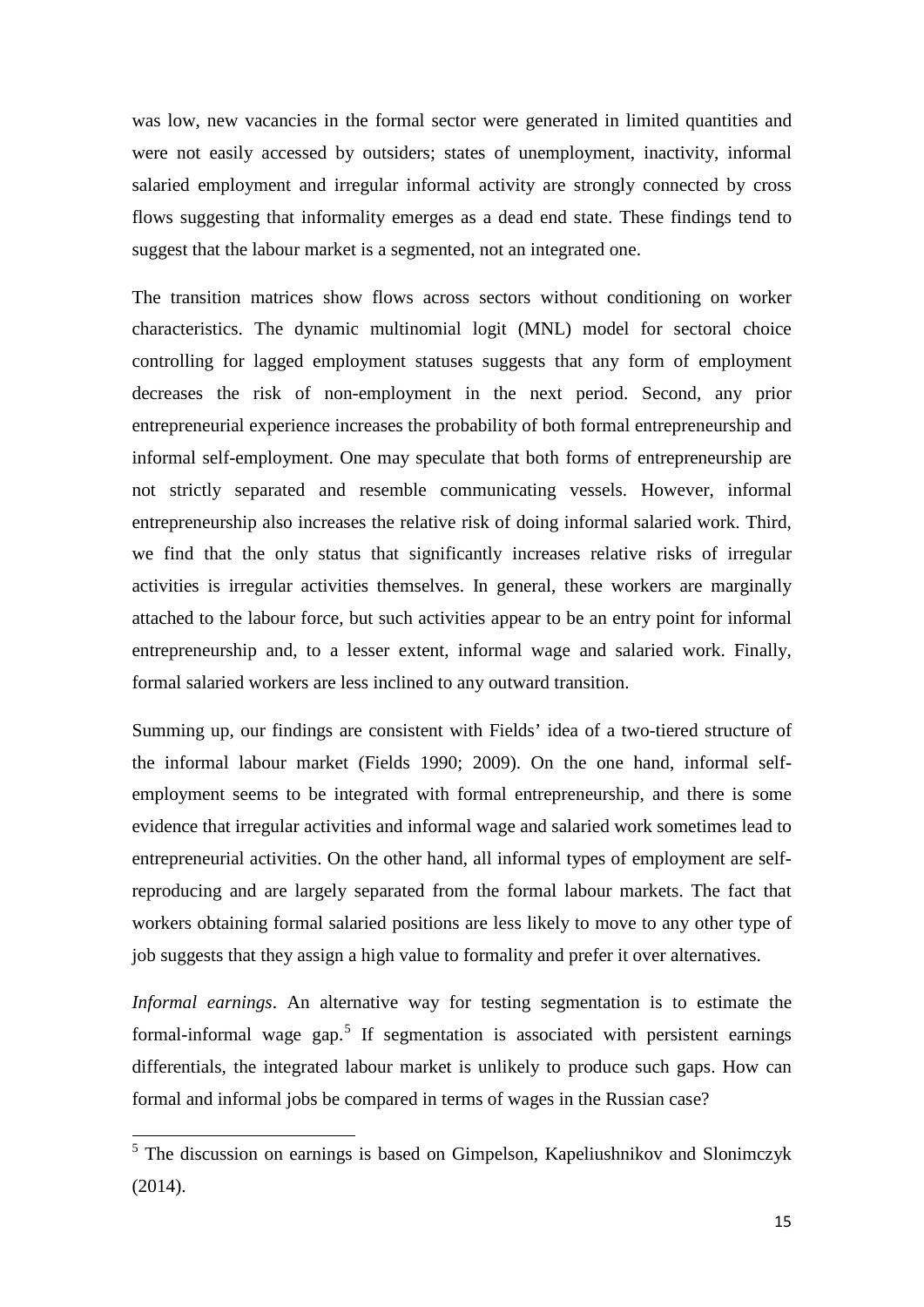Fig. 5 and 6 (based on RLMS data) show the evolution of earnings in each form of employment for men and women respectively. The decade under consideration was characterized by a continuous increase in living standards in Russia. According to official statistics, in 2010 the average (official) real wage was 2.7 times higher than in 1998. Informal earnings also increased significantly, though the rate of growth varied across job types. In terms of relative rankings in remuneration, however, there was very little change.

Both male and female entrepreneurs have the highest earnings throughout the period. Not surprisingly, entrepreneurial income appears to be more volatile relative to other forms of employment. Salaried workers are one step below in the earnings distribution. These figures also suggest that formal status does not have a strong impact on earnings for wage and salary workers. Finally, individuals performing only casual or irregular activities are at the bottom of the earnings distribution.

One important factor affecting the distribution of earnings is the wide differences in average monthly hours worked across different employment types. Two points are worth emphasizing. First, one reason for higher earnings is simply that entrepreneurs work more hours per month. In particular, formal entrepreneurs work 20 per cent more hours than formal employees during the same reference period.

Second, workers performing irregular activities have very low hours. On average, individuals in this category work only around 20 hours per week. A simple calculation of an "hourly wage" puts irregular activities above wage and salary workers. As a result, workers performing irregular activities have median wages comparable to those of entrepreneurs.

Average earnings differentials across job types can reflect the non-random selection of skills and other productive characteristics into certain types of jobs. We estimated earnings regressions controlling for some of the factors that might affect earnings and be correlated with job type. The specification we used allowed for the effect of hours to vary across employment types; it also included the set of standard control variables and added year dummies. In order to partially remedy the potential bias of the pooled OLS estimator, we estimated the panel fixed effect (FE) model and the Hausman-Taylor (HT) type random effects models.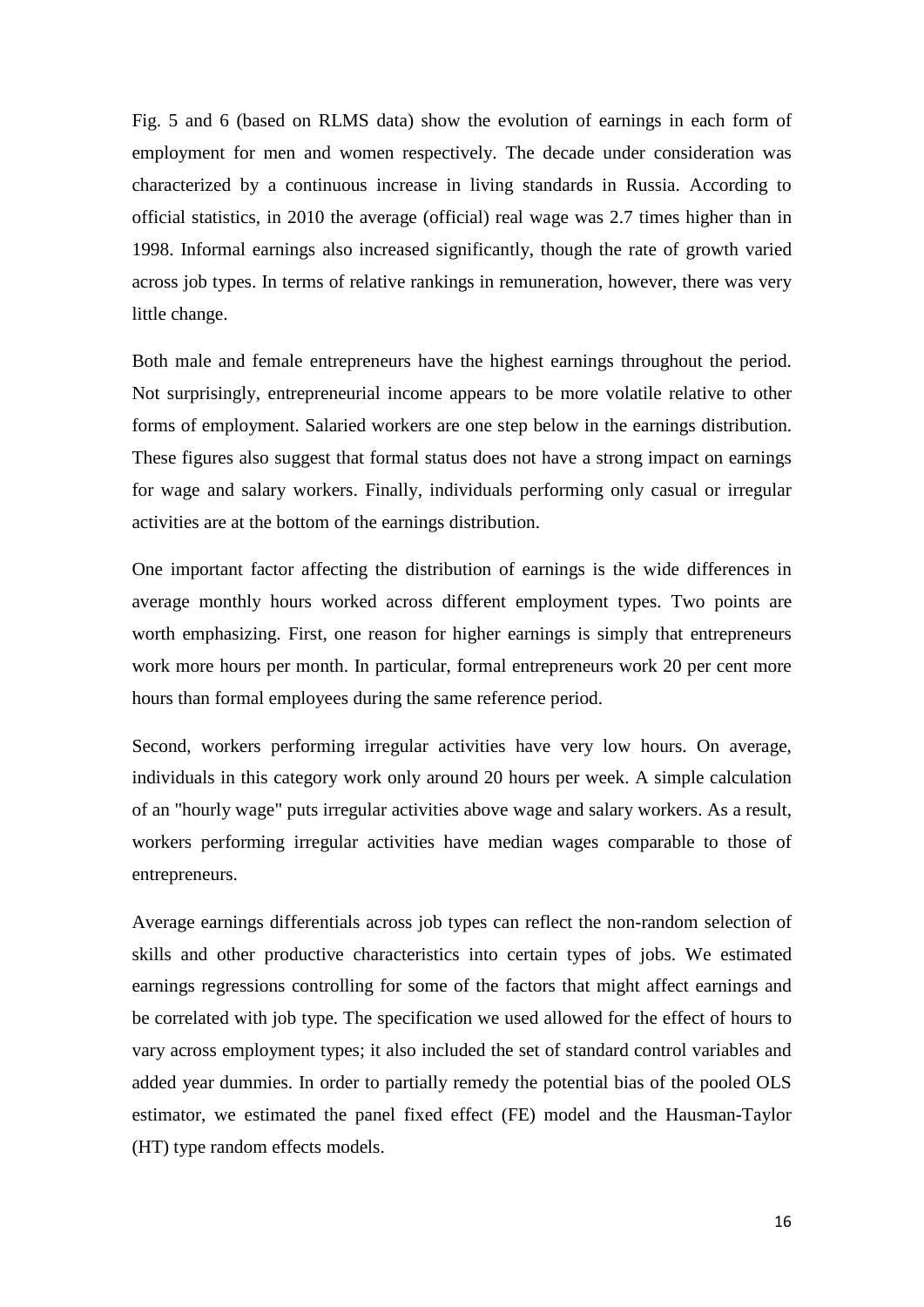Formal entrepreneurs appear to earn on average 36 per cent (males) and 56 per cent (females) higher earnings than formal wage workers, if other factors are kept constant. Informal entrepreneurship brings the same wage premium for males and only a slightly lower premium for women. Informal salary workers face only a small penalty relative to formal salaried workers. Finally, workers in casual and irregular activities are not on average paid less than formal salaried workers. This fact seems surprising, but it reflects the effect of short hours supplied by a worker in this type of employment.

The pooled OLS results suggest that formal entrepreneurs earn a relative premium. The alternative FE and HT models are more "sceptical" in this regard, denying that this group of income earners enjoy a potential advantage relative to others. The entrepreneurial premium emerges as much smaller in size and statistically insignificant.

If demand for working time is strongly constrained by employment type and workers would be happy to supply more hours than they do, then it would still be possible to find a positive and significant effect of formal and informal entrepreneurship relative to any salaried work. This is so in relation to the short duration of irregular activities as well.

Summing up the evidence on earnings across job types, it seems safe to say that any self-employment brings a statistically significant wage premium (compared to observationally similar formal wage workers) while informal salary workers are not significantly penalized given the number of working hours they supply. Male workers involved in informal irregular activity can even win in relative terms while female workers emerge as losers in these comparisons. These results are significantly driven by variation in hours actually worked across job types. As an additional test, this exercise does not provide strong support to the segmentation hypothesis but detects some signs of it. Given the clear trend to informality expansion, the risk of stronger segmentation in the mid-term future can hardly be dismissed.

## **5. Informality as a systemic institutional failure**

The informality issue cannot be confined by or reduced to partial labour market imperfections. Its persistence raises a number of questions concerning more general relationships between citizens and the state. Still, modest incidence of the Russian informality and weak symptoms of labour market segmentation should not pacify, since the rate of increase in informality against the background of economic growth seems to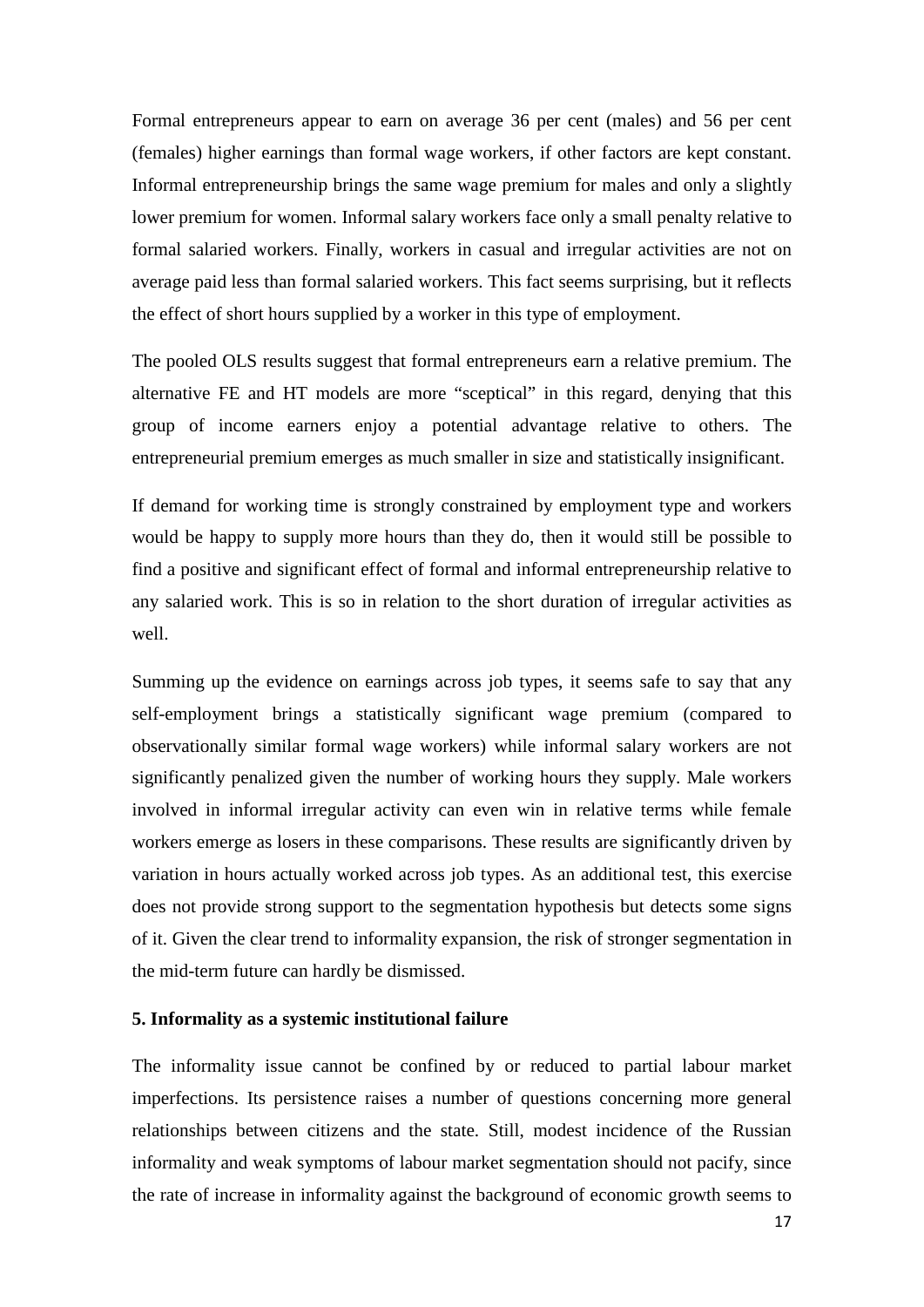be troubling, and signalling mounting dysfunctions. As (Saavedra and Tommasi 2007: 280) point out, 'dimensions and measures of informality are indeed a reflection of broader systemic failures'. Inferior productivity in informal jobs is one of the salient indicators.

Russian informality has a number of features which are characteristic of such failures. Among the most emblematic we see the following, though this list is far from complete:

- 1) Interaction between shrinking labour demand in the formal sector and low UB replacement ratios,
- 2) Distrust in the state and state institutions (police, judiciary, regulators, etc);
- 3) Incomplete and selective enforcement of formal regulations;
- 4) The erosion of the tax base which potentially leads to underproduction of public goods;
- 5) Exclusion from access to social protection and various public services;
- 6) Blurred borderlines between formal and informal activities.

It is easy to see that all of them are strongly interconnected and manifest different dimensions of the same complex phenomenon. "In other words, several aspects of informality are ultimately a reflection of the way individuals interact with the State and with each other – that is, of the degree of "formalization" and inclusiveness of each country's *social contract* (Saavedra and Tommasi 2007: 280). These interactions are shaped by various State-related incentives and constraints that reinforce each other. If individuals do not trust in the ability of the State to provide high-quality public goods including judicial and social protection to all fellow citizens, then incentives to pay taxes are seriously undermined. The erosion of the tax base leads to further underproduction of public goods including enforcement of regulations. Weaker institutional enforcement-related capacity kills incentives to follow formal rules, etc. We are likely to enter a vicious circle that is hard to exit. Informality becomes a deep-rooted social norm able to enforce and reproduce itself and expand into the larger population.

*Multiple equilibria and dynamics of social norms.* Individual participation in informal transactions (including participation in employment) is shaped by incentives and costs, on the one hand, and by social norms, on the other. Social norms can work as additional incentives or contributions to total costs. These norms themselves reflect the long-term evolution of informality and specify a particular path of dependence. If few firms or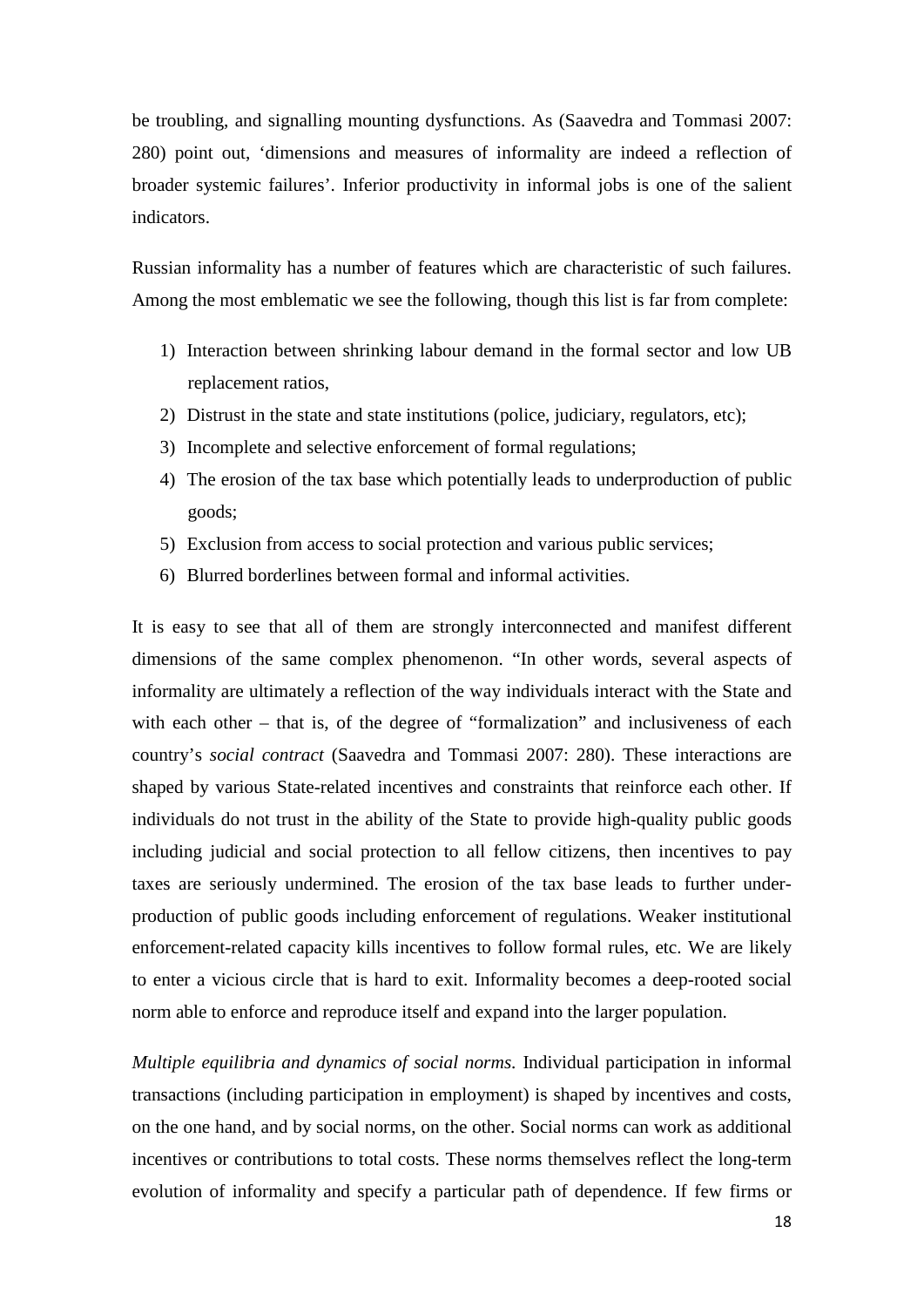individuals work informally, because such work is considered illegitimate and is widely condemned, dominant social norms deter the expansion of informality at the given level of enforcement technology. One can call it a good equilibrium. However, if, for any reason, the numbers of informal workers or of informal firms in the economy tend to grow, the costs of being informal may decrease and the incentives for it may, on the contrary, increase. This change affects not only social norms (how the society sees these violators and whether it is ready to condemn and punish) but the institutional capacity of the State as well. The costs of monitoring go up, the likelihood of detection goes down, and ultimately the enforcement technology is likely to weaken. Gradually, it changes the ratio between formal and informal workers. After reaching a tipping point, this ratio moves towards predominantly informal relationships, which corresponds to a new (bad) equilibrium.

We can impose this simple framework on the Russian informality dynamics that were discussed earlier. The growing rate of informality is an outcome of two macro factors. The first relates to the demand for informal labour, the second constrains workers' choices on the labour market if they leave a job. As we could see, the demand constrained by an unfriendly business climate and inefficient regulations has been on permanent decline. Workers exiting the (formal) sector face limited (and shrinking) employment opportunities in the formal sector, while the unemployment benefits replacement ratio affecting unemployment as an alternative option remains extremely low. In this context, informal employment emerges as the second best incomegenerating option.

The path of dependence in the evolution of the Russian informality has multiple roots and various reasons. However, the Russian state made its own significant contribution in launching (or boosting) the process in the recent transitional years. Though the macroeconomic shocks were extremely strong, the formal safety net that could support the Russian population in coping with hardships remained weak and holey, and was not even considered an urgent policy priority. This sent the clear signal to everybody that survival should rely on available informal and personal resources. Widespread allocation of small land plots and reduction in official working hours conducted by the state at that time increased such resources people might have at their disposal and use as productive assets in their informal activities (Gimpelson and Kapeliushnikov 2007).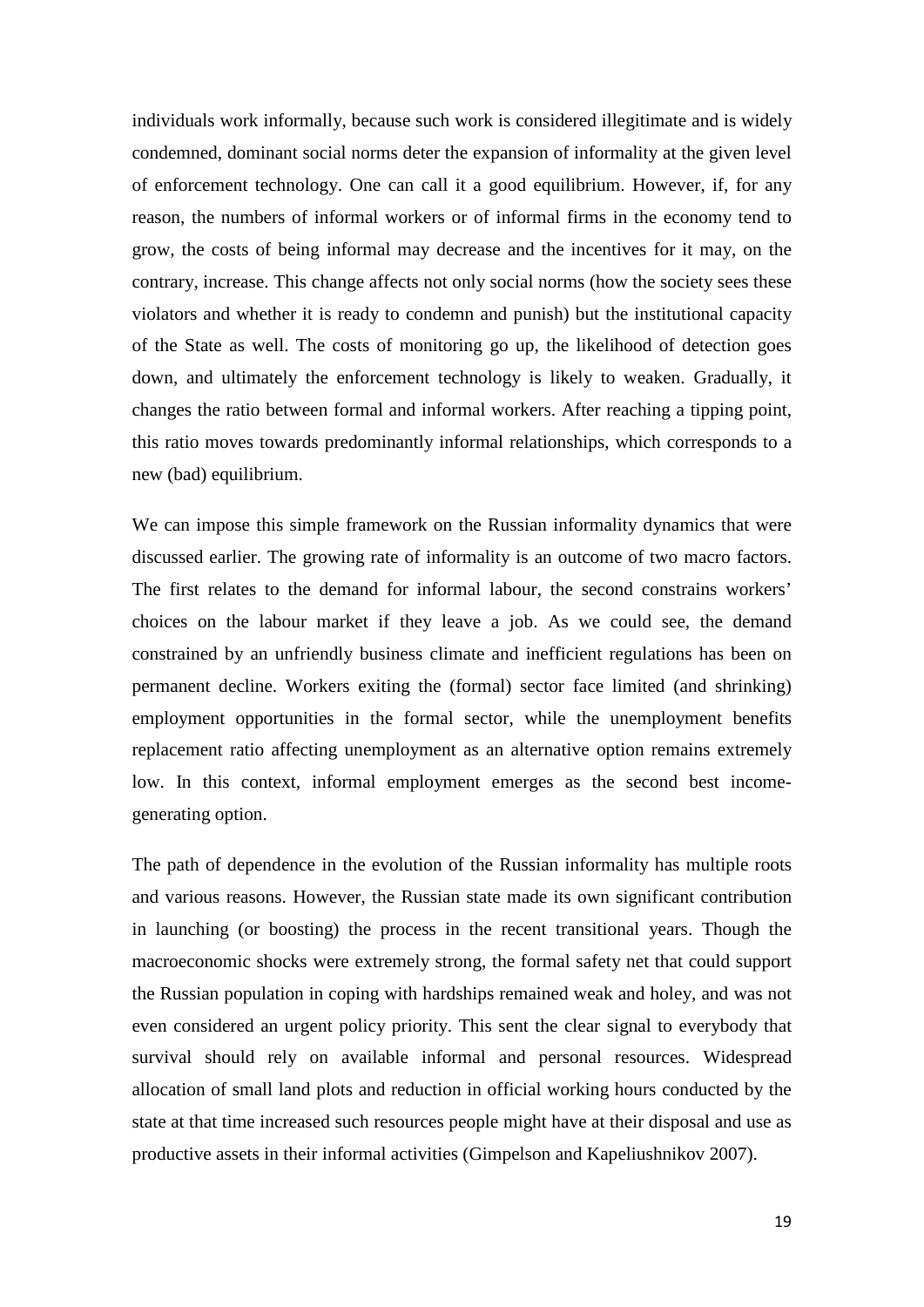*Trust*. This is another important ingredient in the complex web of social interactions. Lower trust in the state and state institutions undermines expectations of public goods. In other words, the lack of confidence undermines the social contract connecting citizens and the state, thus leading to even higher informality through creation of positive feedback loops. Ultimately, by opting for being informal, an individual seeks to exit the state-controlled space; she wants to avoid the regulations imposed by the government as well as the associated responsibility.

Aghion et al (2010) present a model explaining the co-evolution of distrust and regulations. They argue that government regulation is strongly and negatively correlated with trust. Distrust in society (including general distrust and distrust of economic agents to the state) leads to heavier government regulation, (since economic agents themselves are not able to coordinate efficiently) but corrupt and inefficient state bureaucrats generate even more distrust through their activity. Informality can also be a part of this multivariate equation. On the one hand, informality emerges as a reaction to distrust in the state that major economic agents express. On the other hand, it pushes the state to regulate (government officials often consider informality as a symptom of incomplete regulations that should be expanded) even more, and therefore leads to further regulative failures. We end up with even more regulation, but less trust and more informality. In this triangle, informality is an important element and may emerge as a positive one, since it functions as an adjustment buffer when regulation critically fails.

Of course, important caveats should apply to these arguments. Conventional interpretation of the social contract assumes that individuals and the state exchange tax contributions for the provision of public goods absolutely voluntarily and consciously. In the Russian context, this condition should be modified. All individuals regardless of their employment status are eligible for basic pension and free health care by law. This universal coverage is usually combined with a low level (in terms of quantity and quality) of this provision. At the same time, these goods are financed from oil and gas rent revenues, not by tax receipts. This has a few major implications: access to basic public goods is not conditional upon formal employment and personal contributions, individuals (tax payers) are alienated from the state and government bureaucrats are not accountable to taxpayers. All these properties are positively correlated to informality.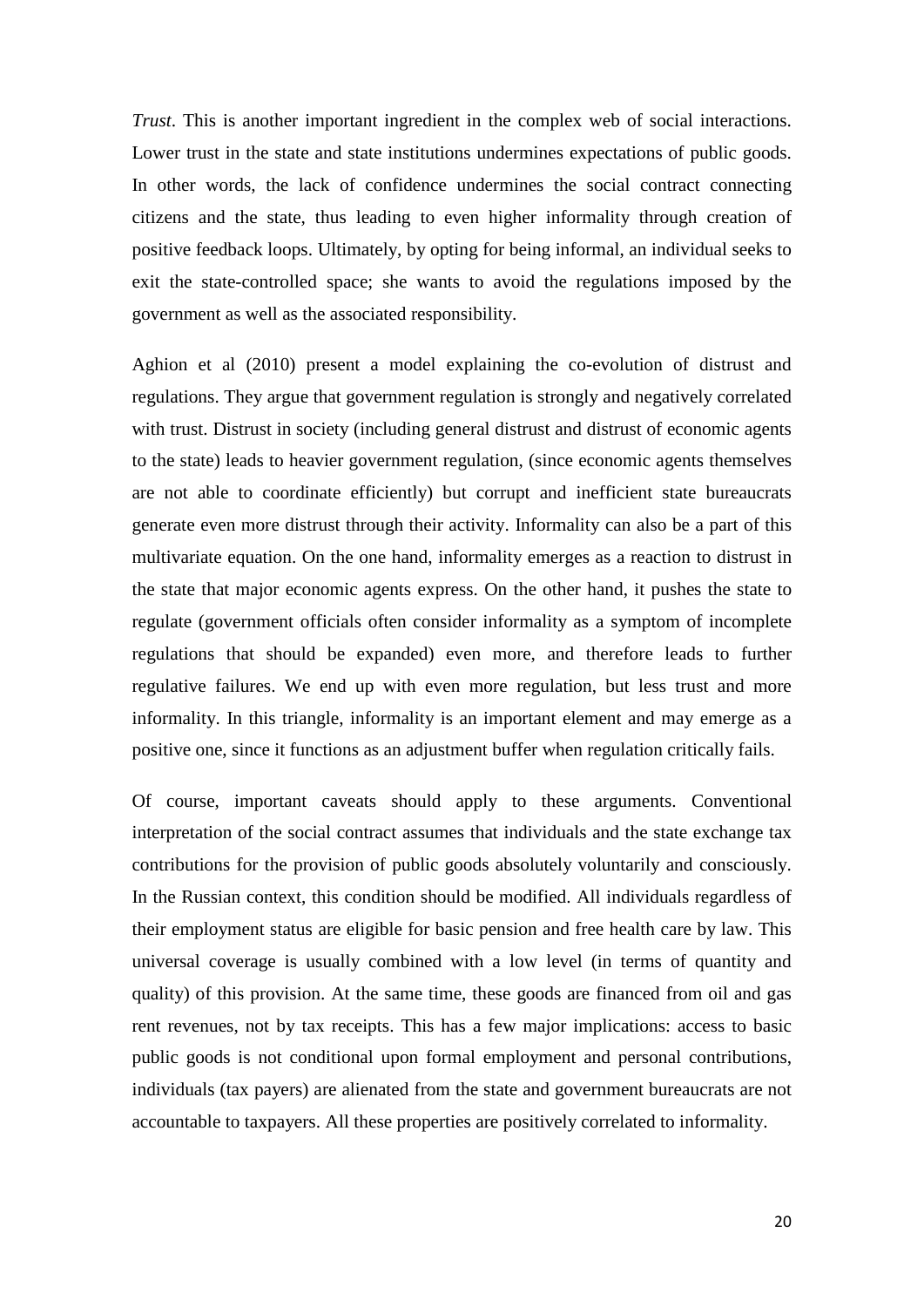*Incomplete enforcement and blurred borderlines between formality and informality.*  The division of the Russian labour market into two distinct sectors is too simplified. In fact, formality and informality are intimately intertwined states and make a stretched continuum, not a black-white dichotomy. Though the formal sector is largely governed by formal regulations, it is also heavily contaminated by informality. Meanwhile, the informal sector is not 100 per cent ignorant of acting legislation. (Gimpelson and Kapeliushnikov 2014: 169) present estimates of compliance of labour legislation, according to which Russian formal workers estimate the level of compliance at 88 per cent, and informal workers at 59 per cent. Formal workers believe that on average 8.4 chapters (of total 10) of the Labour Code are fully enforced, while informal give 5.1 as the estimate. The difference is significant but the role of informality in the formal sector is also significant. These figures are simple averages, while the actual distributions of informal relationships in formal and informal jobs are more complex and largely overlaid.

Poor law compliance in Russia is clearly not a new phenomenon and has a long tradition in the country's history. As M. Saltykov-Tchedrin put it in the mid-XIX century, "the stringency of Russian laws is offset by their non-observance". He was not just a great writer but a vice-governor of one of the provinces as well and knew well what he was talking about. Non-observance of laws and rules is one of the key elements of the flexibility that allows the Russian labour market to adjust to shocks today and, therefore, to perform relatively well. Given the current trend to overregulation followed by the Russian government in all major spheres of life, such non-observance becomes a challenge and a well embedded property at the same time.

Weak enforcement (which reflects the low capacity of the state to implement its own decisions) concerns all major wage and employment regulations. As we discussed in another piece of work, wages are not paid on time and in full, the variable part of wage payments is often not fixed by a contract, working hours may be shorter than the bottom limit permitted by law or much longer than the upper limit, the minimum wage is not binding, firings are substituted by semi-voluntary resignations, just to mention a few examples. The systemic imitation of strong governance does not prevent the adjustment from proceeding beyond and despite formal rules. This may explain the puzzling association between stringent regulations (on paper) and remarkable flexibility (in practice) (Gimpelson and Kapeliushnikov 2013).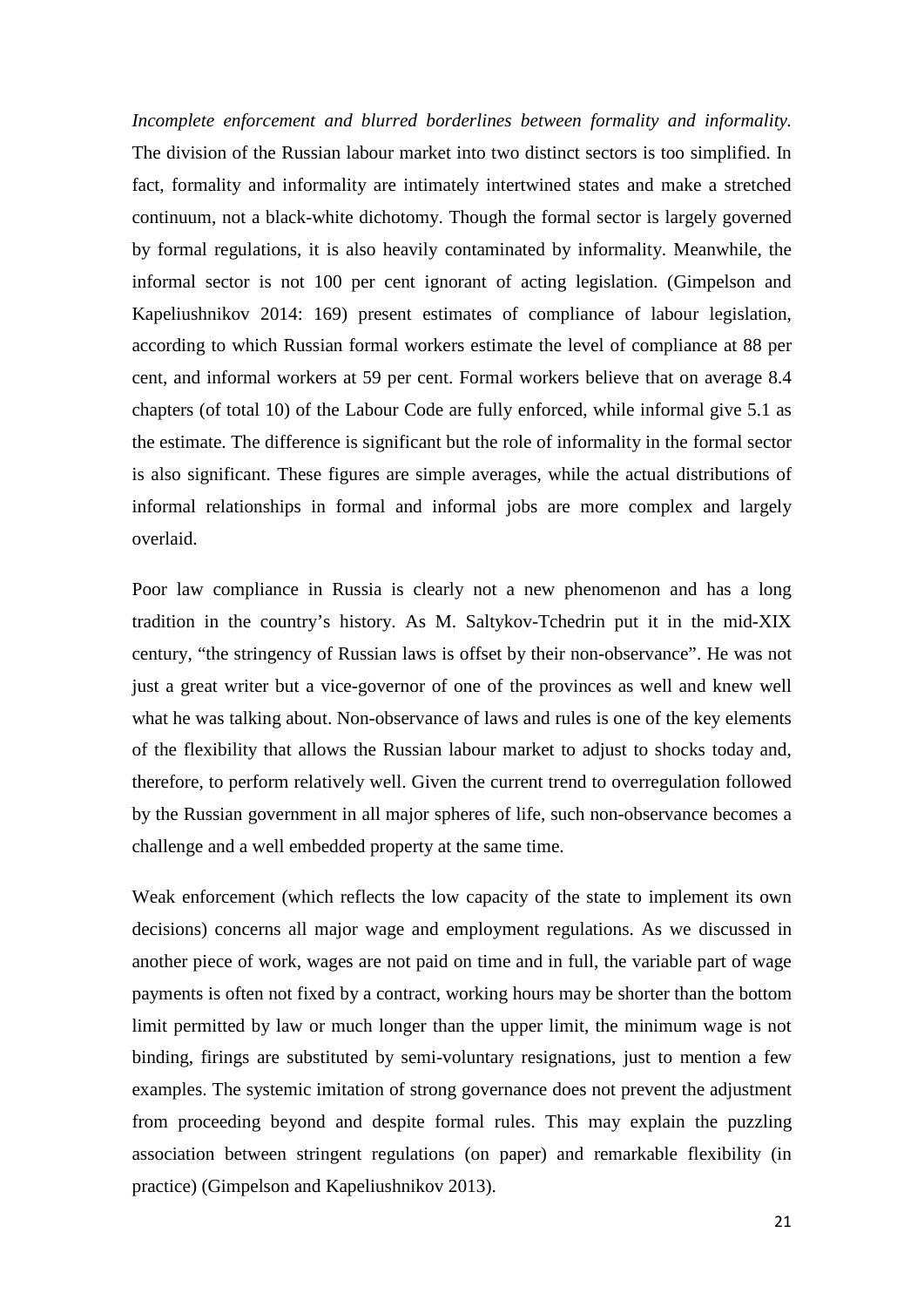Poor observance of the law is well recognized by all labour market agents, as illustrated by data from a specially organized survey conducted a few years ago. According to this survey, the proportion of enforcers believing that "employment protection legislation (EPL) observance does not pose any problem" is strikingly small. This opinion is shared by just 3 per cent of the judges, 8 per cent of the employers' representatives, and by 3 per cent of the trade union regional leaders that were surveyed. None of the surveyed labour inspectors or the public employment service top officers accepted this position. If measured on the 7-point scale with the maximum given to complete observance, the Russian regions vary from 2.3 to 5.0 points. Most of the averages are under 4 points, while the employers assign just a little more than that. Note that these estimates relate to the formal sector, while in the informal sector they could be much lower.

In the early 2000s, the Russian authorities announced far-reaching plans to bring "more law and order" into all areas of economic life, including the labour market. In the context of these measures, not paying wages on time became a serious crime punishable by imprisonment, for example. This helped to curb the wage arrears epidemic but brought little law obedience in other areas. On the contrary, firms began to seek "refuge" in less regulated and not so well-monitored areas.

Obviously, such extralegal (beyond the rules) adjustment creates an uneven playing field and generates uncertainty for firms and workers. (Gimpelson et al 2010) documents that in Russia EPL enforcement varies significantly across regions, localities, and firms. This paper argues that the variation in enforcement across regions is translated into a variation in labour market performance, if the endogenous nature of enforcement is accounted for. Stricter enforcement raises EPL costs, other things being equal, affecting employment negatively and unemployment positively. Inter alia, this implies that the EPL is stringent enough, if the formal regulations are thoroughly applied. The cost of this stringency would be in lower employment and higher unemployment than was actually observed. However, informality helps to absorb some of these enforcement-induced shocks.

The unhappy combination of ubiquitous informality, poor enforcement technology, high monitoring costs for the state, and low probability of detection is very conducive to further informality expansion, and can hardly be disregarded as one of the political challenges.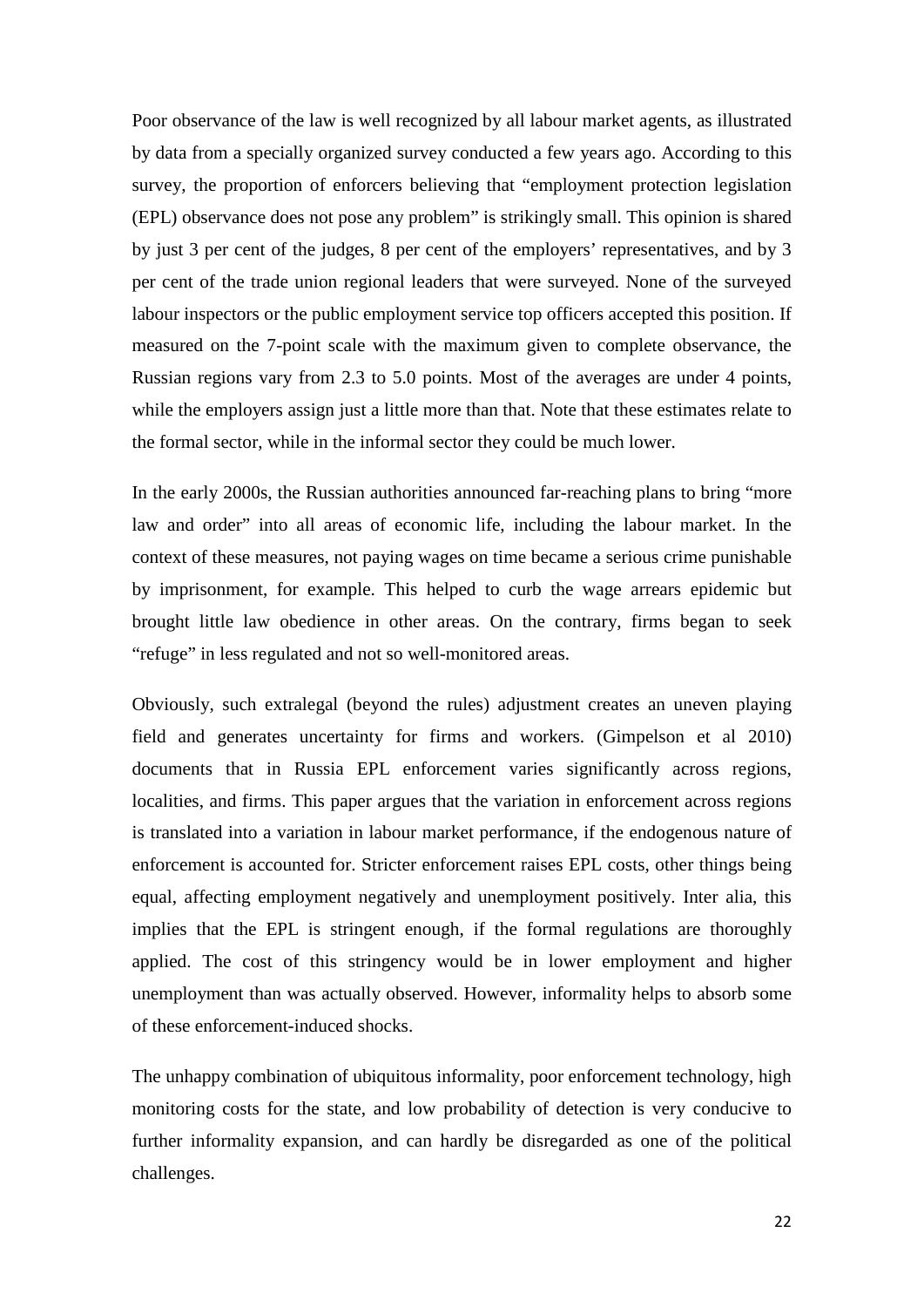#### **6. Conclusions**

The expansion of labour market informality poses a few political challenges, which are all intrinsically intertwined. We discuss some of them while understanding well that many important dimensions of the problem are left here untouched.

Though labour market informality in Russia is on the rise, it has not yet become a problem of the scale facing many Latin American countries. This, however, can hardly be a valid argument for ignoring it completely. Many Latin American countries have been trying to reduce informality, while Russia seems to be moving the opposite way. The rate at which informality is expanding says more about the problem than the current fraction of informal workers in total employment. If informality tends to crowd out formality, one can conclude that job creation in the formal sector faces tough constraints and barriers. As it appears, much of the adjustment in the Russian labour market comes from the informal sector, which is able to expand and react quickly, while the formal one emerges as over-regulated and semi-frozen. This makes the issue of job creation in formal and informal sectors both an economic and a political challenge. It is economic since it affects growth and productivity, and it is political since it relates to the whole set of institutional conditions within which firms are functioning.

The second challenge concerns the "quality" of informality. Our study suggests that wage opportunities in the Russian informal sector are by and large comparable to those in the formal. This – together with the fact of large cross-sectional flows – paints a picture of a rather integrated, not a strongly segmented, labour market. A better account of the non-wage characteristics of jobs would probably add benefits and gains to the formal sector in its competition with the informal, though this would hardly change the main conclusion. However, this relatively benevolent picture is not a given forever. If informality keeps expanding, then segmentation may become more emphasized, with stronger implications in terms of growing poverty and inequality. These implications are obviously not politically and socially neutral.

The third challenge relates to human capital. Modern economic growth is human capital based while informality is not a fertile ground for its accumulation and efficient utilization. Much lower productivity in informal jobs equals to underutilization of education and skills. If workers entering informal jobs are already well equipped with human capital, they face high risk that much of that will be in little demand. If they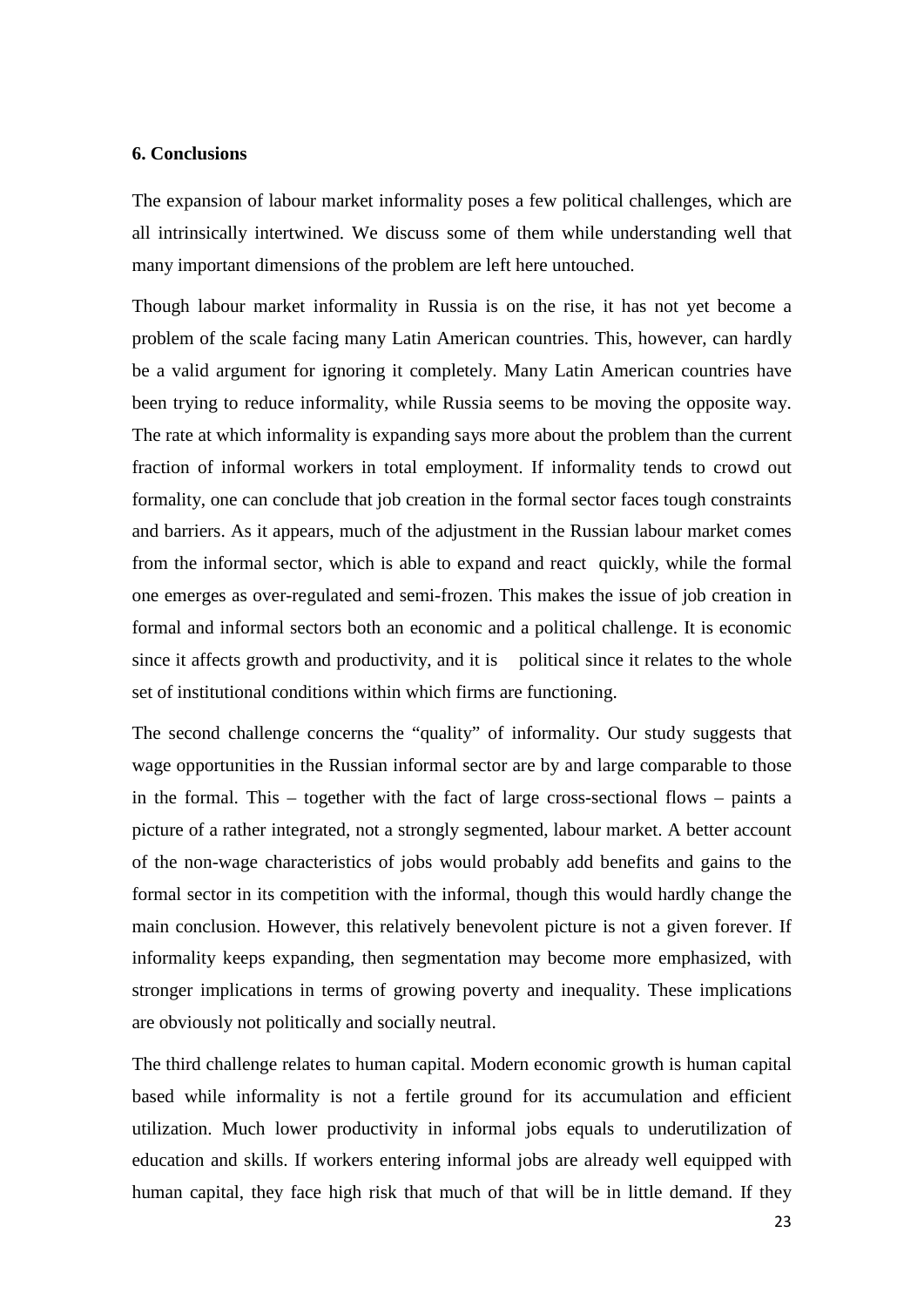enter their working life earlier, with few skills, they are unlikely to acquire many more skills later on. Anyway, we are likely to get a growing fraction of the labour force stuck in a low human capital intensive economy.

Finally, the fourth challenge deals with the endogenous interaction of informality and regulations, which goes both ways. Since most regulations are introduced and enforced by the state, this challenge is directly political. Informality emerges as a direct reaction to regulatory failures when regulations are excessive while state enforcement capacity is low. In such situations, politicians are often prone to introduce even more regulations therefore contributing to further deformalisation. The vicious circle turns into a reality, while the chances for breaking it become slimmer.

#### **References**

Aghion P., Y. Algann, P. Cahuc, A. Shleifer (2010) 'Regulation and Distrust', *The Quarterly Journal of Economics*, 125 (3); 1015-49.

Bosch, M. and Esteban-Pretel, J. (2013) 'The labor market effects of introducing unemployment benefits in an economy with high informality', *IDB working paper series* 402.

Fields G. (1990) 'Labour Market Modelling and the Urban Informal Sector', in D. Turnham, B. Salome, A. Schwartz (eds) *The Informal Sector Revisited*, Paris: OECD.

Fields G. (2009) 'Segmented Labour Markets Models in Developing Countries', in Ross D., H. Kinkaid (eds.) *The Oxford Handbook of Philosophy of Economics*, CITY: Publisher.

Gimpelson V. and R. Kapeliushnikov, eds. (2007) *'Non-standard Employment in the Russian Economy*': Moscow: HSE Publishing House.

Gimpelson V. and Kapeliushnikov R. (2013) Labour Market Adjustment: Is Russia Different? // In M. Alexeev and S. Weber (eds.), *The Oxford Handbook of the Russian Economy*. Oxford: OUP.

Gimpelson V., Kapeliushnikov, R. and Lukianova, A. (2010) 'Stuck between Surplus and Shortage: Demand for Skills in Russian Industry', *LABOUR* (24), 3: 311-32.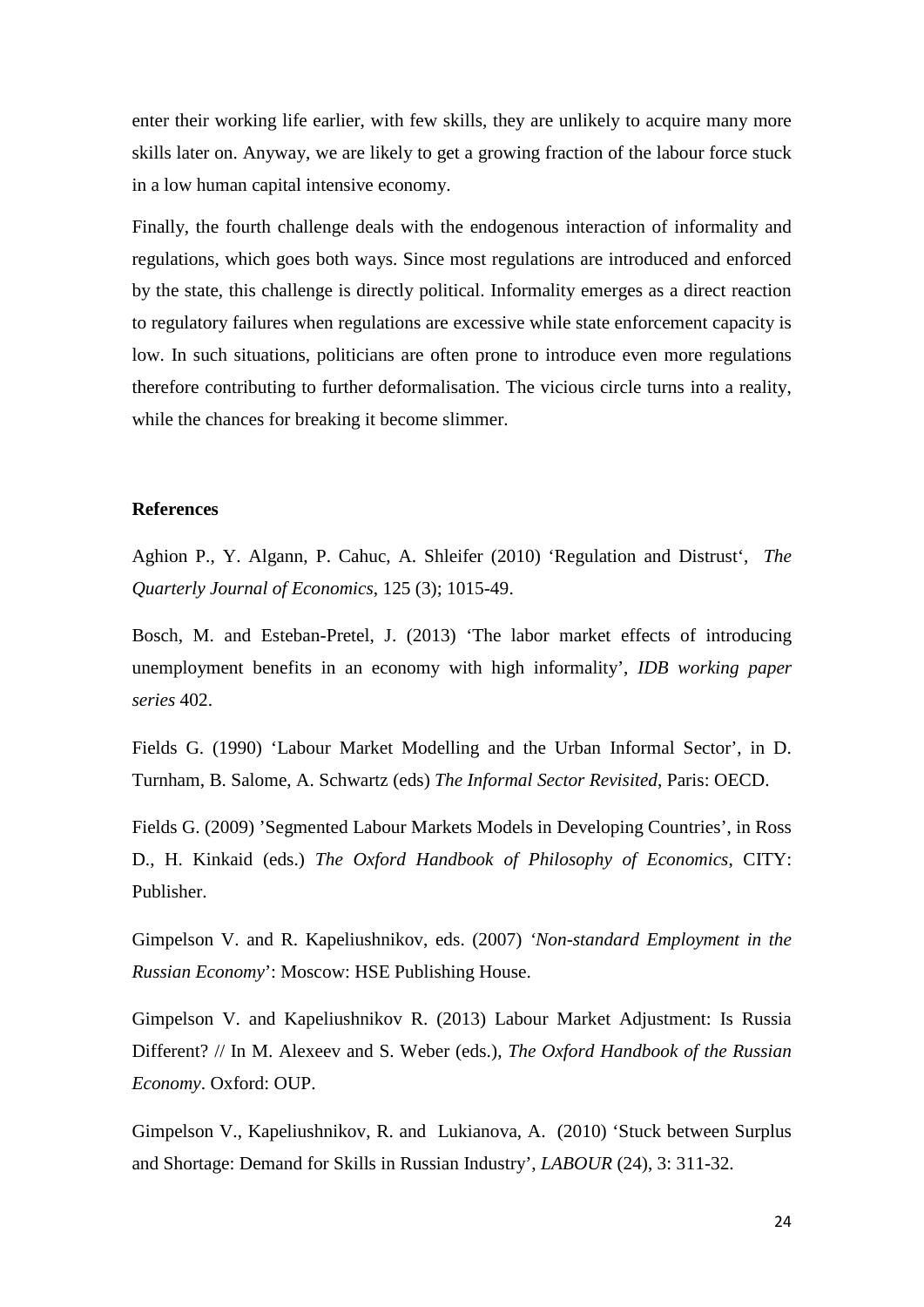Gimpelson V. and Kapeliushnikov R., eds. (2014) *In the Shadow of Regulation: Informality in the Russian Labour Market*. Moscow: HSE Publishing House.

Gimpelson V, Kapeliushnikov R and Slonimczyk A (2014) Between Light and Shadow: Cross-Sectoral Mobility. // In Gimpelson V. and Kapeliushnikov R., eds. *In the Shadow of Regulation: Informality in the Russian Labour Market*. Moscow: HSE Publishing House.

Hussmanns R. (2004) 'Measuring the Informal Economy: From Employment in the Informal Sector to Informal Employment', Bureau of Statistics Working Paper No. 53. Geneva: International Labour Office.

Kucera D. and L. Ronkolato (2008) 'Informal Employment: Two Contested Policy Issues', *International Labour Review,* 147: 321-348.

Lehmann, H. and Muravyev A. (2011) "Labor Markets and Labor Market Institutions in Transition Economies," IZA Discussion Paper No. 5905, Institute for the Study of Labour (IZA).

Lehmann H. and Pignatti N. (2007) Informal Employment Relationships and Labour Market Segmentation in Transition Economies: Evidence from Ukraine. IZA Discussion Paper No. 3269. Bonn: IZA.

Lehmann H., T. Razzolini, and A. Zaiceva (2011). Job Separations and Informality in the Russian Labour Market. IZA Discussion Paper No. 6230. Bonn: IZA.

Maloney W. F. (1999) 'Does Informality Imply Segmentation in Urban Labor Markets? Evidence from Sectoral Transitions in Mexico', *The World Bank Economic Review,* 13: 275-302.

Maloney W.F. (2004). 'Informality Revisited', *World Development,* 32: 1159–1178.

Margolis D, L. Navarro, D. Robalino (2012). Unemployment Insurance, Job Search and Informal Employment. IZA Discussion Paper No. 6660. Bonn: IZA.

OECD (2012) '*Labour Market and Social Policy Review of the Russian Federation*', Paris: OECD.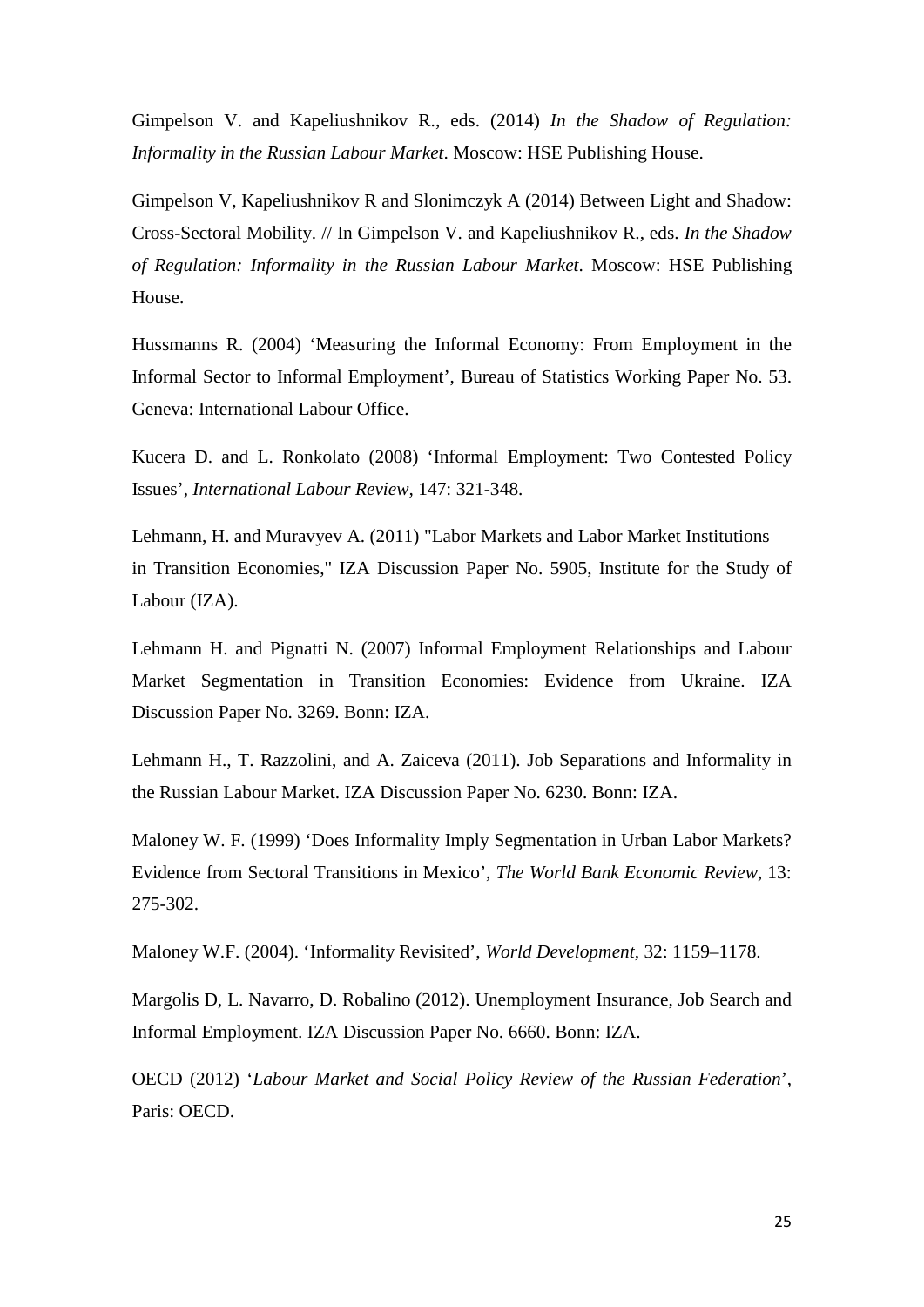Ostschepkov A. (2012) 'Minimum Wage and Informality', In Gimpelson V. and Kapeliushnikov R., ed. (2014). *In the Shadow of Regulation: Informality in the Russian Labour Market*. Moscow: HSE Publishing House.

Packard, T., J. Koettl, and C. Montenegro (2012) 'In From the Shadow: Integrating Europe's Informal Labor', Washington DC: The World Bank.

Perry, G., W. Maloney, O. Arias, P. Fajnzylber, A. Mason, and J. Saavedra-Chanduvi (2007) '*Informality: Exit and Exclusion*', Washington DC: The World Bank.

Saavedra J., and M. Tommasi (2007) 'Informality, the State and the Social Contract in Latin America: A Preliminary Exploration', *International Labour Review,* 146: 279-309

Slonimczyk F. (2012) 'The Effect of Taxation on Informal Employment: Evidence from the Russian Flat Tax Reform' In H. Lehmann, K. Tatsiramos (eds.), *Informal Employment in Emerging and Transition Economies* (*Research in Labor Economics,* 34: 55-99).

Vodopivec M. (2013) 'Introducing unemployment insurance to developing countries', *IZA Journal of Labour Policy,* 2 (1).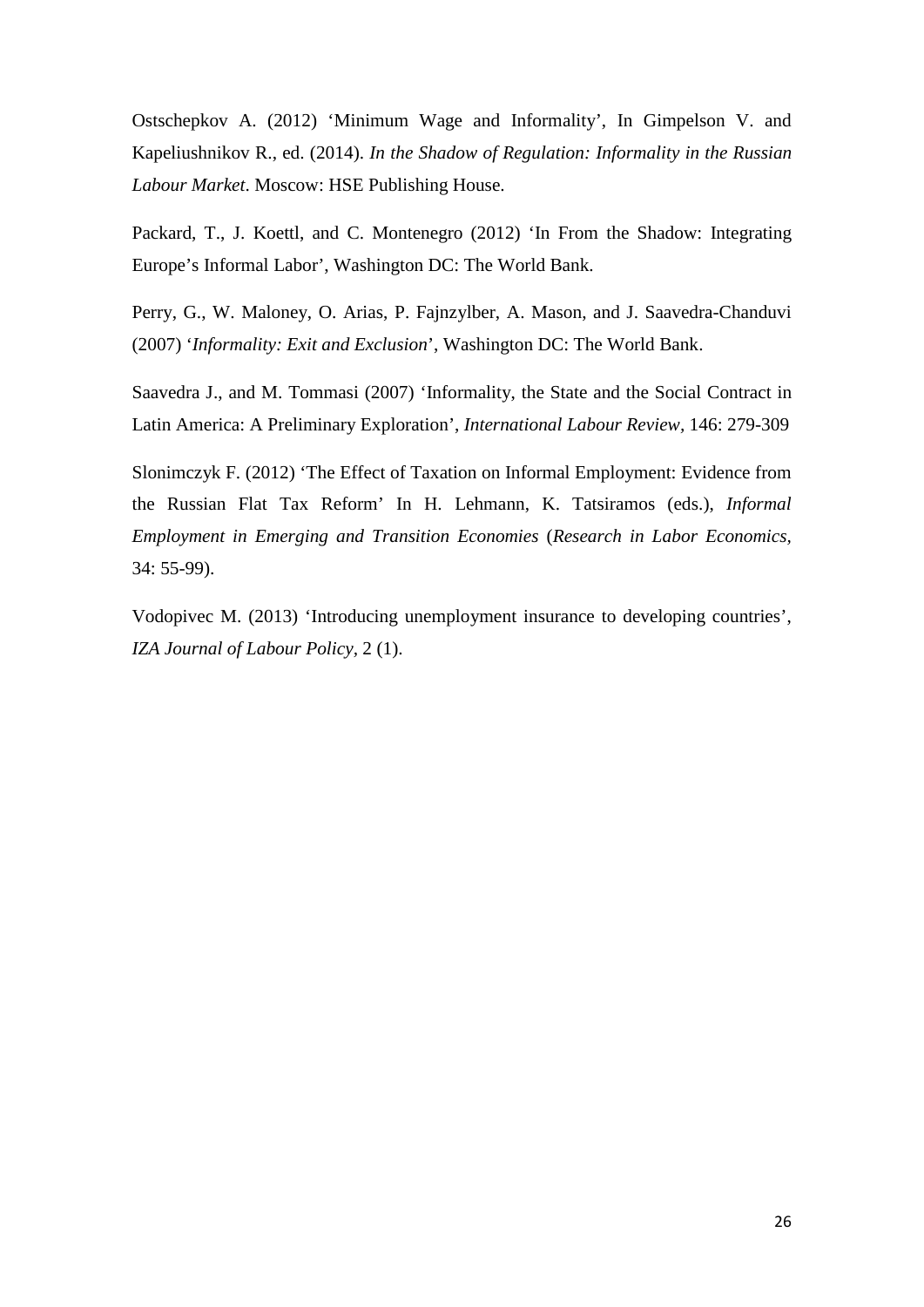



Source: Rosstat, the authors' estimates

Fig. 2. Change in Total Employment, Formal and Informal Employment, 2000-2012, millions



Source: Rosstat, the authors' estimates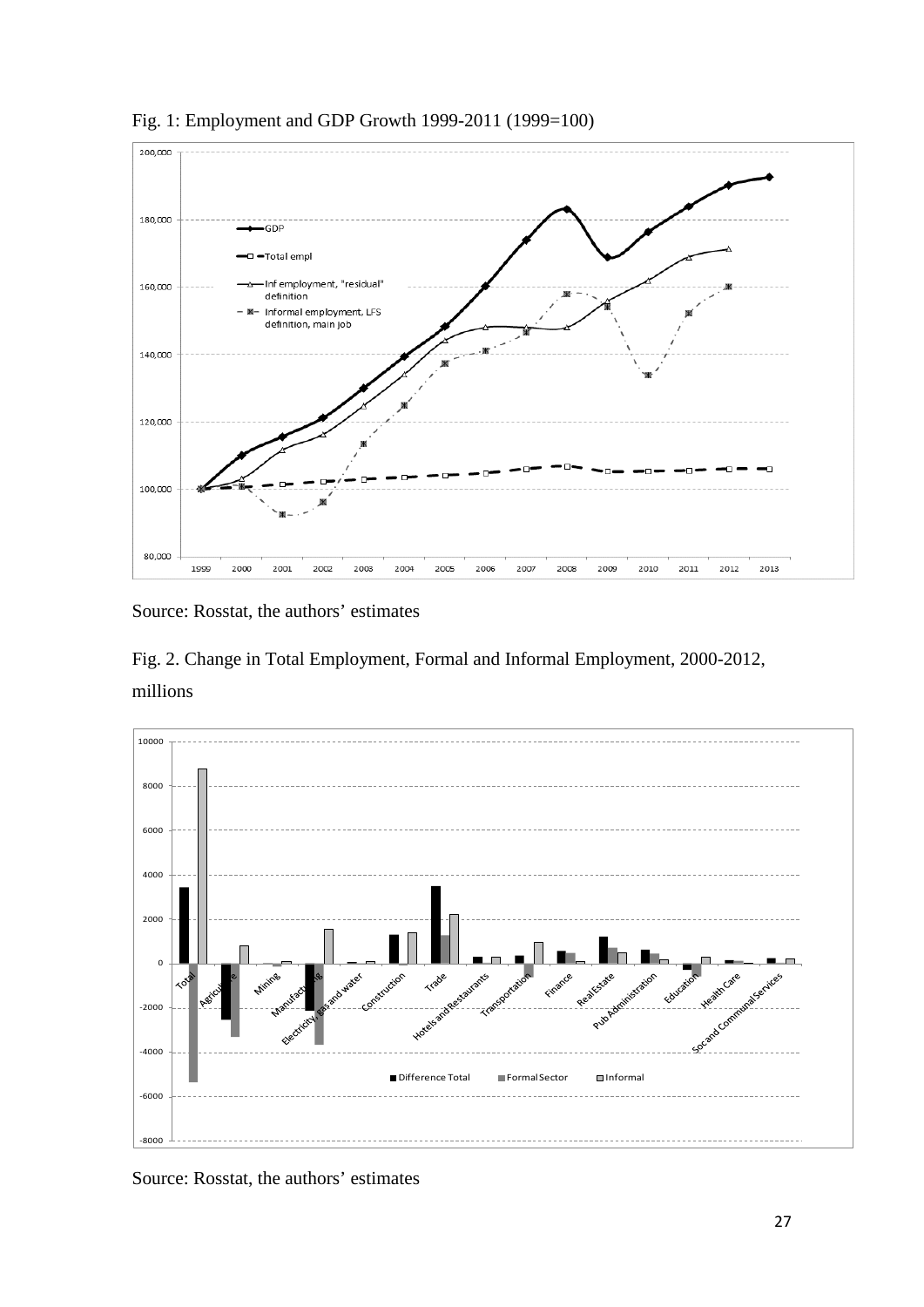



Source: RLMS, Gimpelson, Kapeliushnikov and Slonimczyk (2014)

Fig. 4. Evolution of informal employment, women, 1998-2010, RLMS



Source: RLMS, Gimpelson, Kapeliushnikov and Slonimczyk (2014)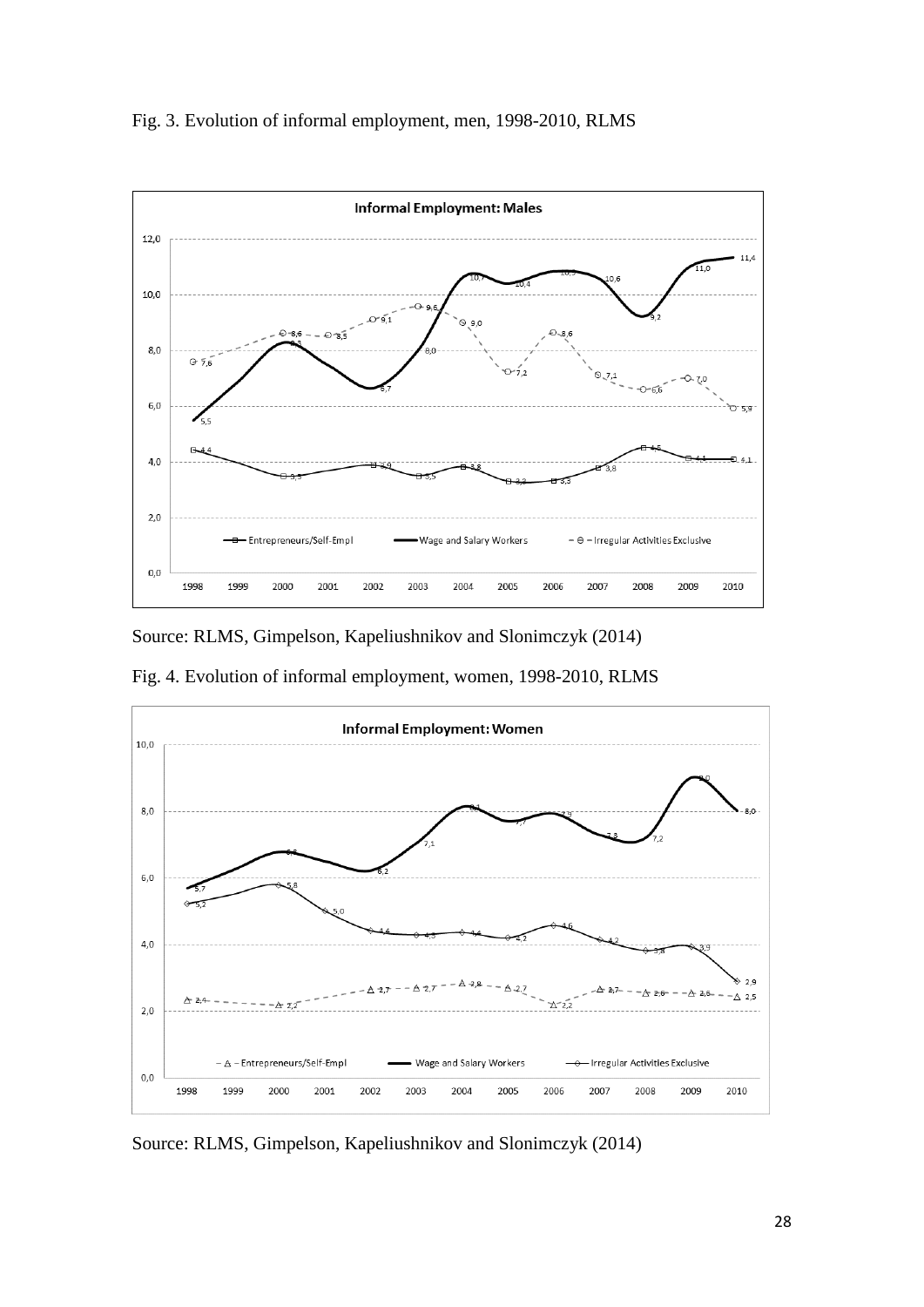

Fig 5. Evolution of earnings in formal and informal employment, men, 1998-2010, RLMS

Source: RLMS, Gimpelson, Kapeliushnikov and Slonimczyk (2014)

Fig 6. Evolution of earnings in formal and informal employment, women, 1998-2010, RLMS



Source: RLMS, Gimpelson, Kapeliushnikov and Slonimczyk (2014)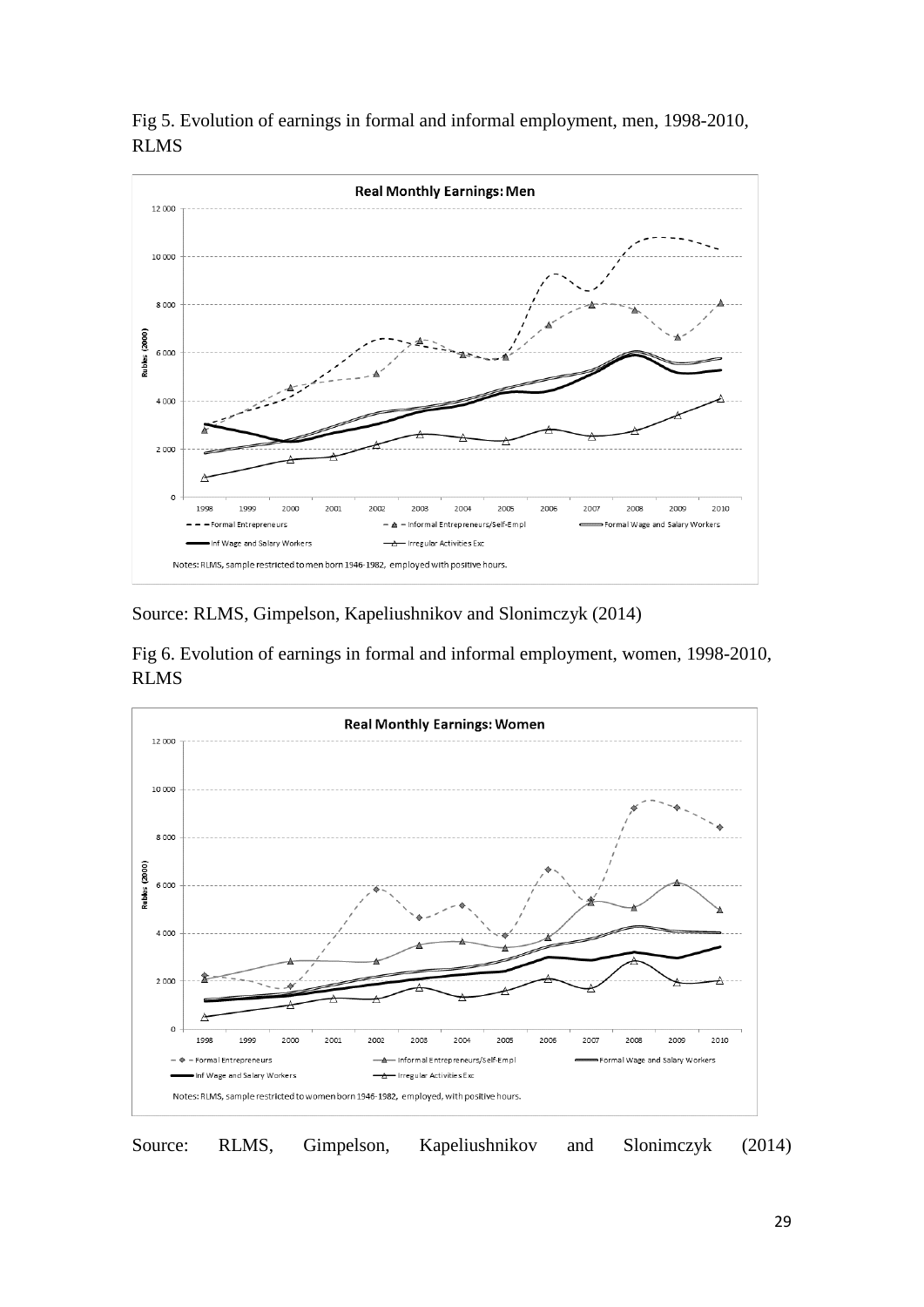|      |               | Total economy   | Agriculture excluded |                 |  |  |
|------|---------------|-----------------|----------------------|-----------------|--|--|
|      | Formal sector | Informal sector | Formal sector        | Informal sector |  |  |
| 2005 | 263           | 63              | 272                  | 95              |  |  |
| 2006 | 281           | 67              | 291                  | 103             |  |  |
| 2007 | 301           | 68              | 312                  | 108             |  |  |
| 2008 | 319           | 65              | 330                  | 99              |  |  |
| 2009 | 305           | 69              | 315                  | 105             |  |  |
| 2010 | 316           | 66              | 328                  | 103             |  |  |
| 2011 | 326           | 67              | 337                  | 106             |  |  |

Table 1. Labor productivity, Value added per hour, (Rubles in constant 2008 prices, 2005-2011\*

\* based on the SNA data

| Table 2. Incidence of Informality, 1998-2010 |  |  |
|----------------------------------------------|--|--|
|----------------------------------------------|--|--|

|               |                                                | Men               |               |                 |              | Women                  |                   |               |                 |              |                        |
|---------------|------------------------------------------------|-------------------|---------------|-----------------|--------------|------------------------|-------------------|---------------|-----------------|--------------|------------------------|
|               |                                                | Formal<br>Entrep. | Inf<br>Entrep | Formal<br>W&Sal | Inf<br>W&Sal | All<br>Irreg.<br>Activ | Formal<br>Entrep. | Inf<br>Entrep | Formal<br>W&Sal | Inf<br>W&Sal | All<br>Irreg.<br>Activ |
|               | 16-24                                          | 0.1%              | 1.7%          | 63.6%           | 13.7%        | 21.0%                  | 0.2%              | 1.3%          | 71.0%           | 14.8%        | 12.8%                  |
|               | 25-34                                          | 1.5%              | 3.8%          | 73.8%           | 12.0%        | 8.9%                   | 0.7%              | 1.8%          | 82.1%           | 9.7%         | 5.7%                   |
| Age           | 35-44                                          | 2.3%              | 4.9%          | 74.3%           | 9.2%         | 9.3%                   | 1.0%              | 2.7%          | 84.1%           | 7.5%         | 4.7%                   |
|               | 45-54                                          | 1.6%              | 2.8%          | 78.6%           | 7.9%         | 9.0%                   | 1.2%              | 2.7%          | 85.1%           | 5.9%         | 5.1%                   |
|               | 55-65                                          | 0.9%              | 1.6%          | 84.6%           | 5.5%         | 7.4%                   | 0.7%              | 2.2%          | 84.5%           | 6.0%         | 6.7%                   |
|               | HS Inc                                         | 0.8%              | 2.0%          | 64.2%           | 14.7%        | 18.3%                  | 0.6%              | 2.2%          | 70.2%           | 12.5%        | 14.5%                  |
| Edu-          | HS                                             | 1.0%              | 3.8%          | 70.1%           | 10.6%        | 14.5%                  | 0.7%              | 2.4%          | 75.2%           | 11.4%        | 10.2%                  |
| cati-         | Voc                                            | 0.6%              | 2.7%          | 76.0%           | 11.3%        | 9.4%                   | 0.7%              | 2.7%          | 77.6%           | 11.9%        | 7.1%                   |
| on            | Tech                                           | 1.8%              | 5.1%          | 78.8%           | 8.5%         | 5.8%                   | 1.1%              | 2.8%          | 85.4%           | 6.4%         | 4.3%                   |
|               | Univ                                           | 4.0%              | 3.7%          | 83.4%           | 4.6%         | 4.2%                   | 1.0%              | 1.6%          | 91.6%           | 3.5%         | 2.3%                   |
|               | Legislators, Senior<br>Managers,<br>Officials  | 14.1%             | 16.2%         | 66.3%           | 2.3%         | 1.1%                   | 9.7%              | 20.1%         | 67.4%           | 2.6%         | 0.3%                   |
|               | Professionals                                  | 1.4%              | 1.4%          | 94.3%           | 1.8%         | 1.1%                   | 0.5%              | 0.5%          | 97.4%           | 0.8%         | 0.8%                   |
|               | Technicians and<br>Assoc Prof                  | 1.1%              | 1.9%          | 86.4%           | 7.4%         | 3.2%                   | 0.4%              | 0.4%          | 94.2%           | 3.4%         | 1.7%                   |
|               | Clerks                                         | 0.6%              | 0.9%          | 89.0%           | 4.7%         | 4.7%                   | 0.3%              | 0.0%          | 94.1%           | 3.7%         | 1.9%                   |
| Occu<br>pati- | Service & Mkt<br>Workers                       | 0.9%              | 6.5%          | 67.6%           | 10.1%        | 14.8%                  | 1.2%              | 5.6%          | 57.2%           | 25.8%        | 10.2%                  |
| ons           | Skilled Agric &<br><b>Fishery Workers</b>      | 8.5%              | 12.2%         | 53.0%           | 4.9%         | 21.3%                  | 2.6%              | 7.9%          | 50.0%           | 10.5%        | 28.9%                  |
|               | Craft and Related<br><b>Trades</b>             | 0.5%              | 3.4%          | 71.3%           | 11.6%        | 13.1%                  | 0.4%              | 2.6%          | 66.5%           | 8.6%         | 21.9%                  |
|               | Plant & Machine<br>Operators and<br>Assemblers | 0.3%              | 2.0%          | 82.8%           | 10.0%        | 4.9%                   | 0.1%              | 0.2%          | 94.3%           | 3.2%         | 2.2%                   |
|               | <b>Unskilled Occup</b>                         | 0.0%              | 0.8%          | 63.3%           | 16.2%        | 19.6%                  | 0.0%              | 0.1%          | 80.0%           | 8.4%         | 11.4%                  |

Source: RLMS, Gimpelson, Kapeliushnikov and Slonimczyk (2014)